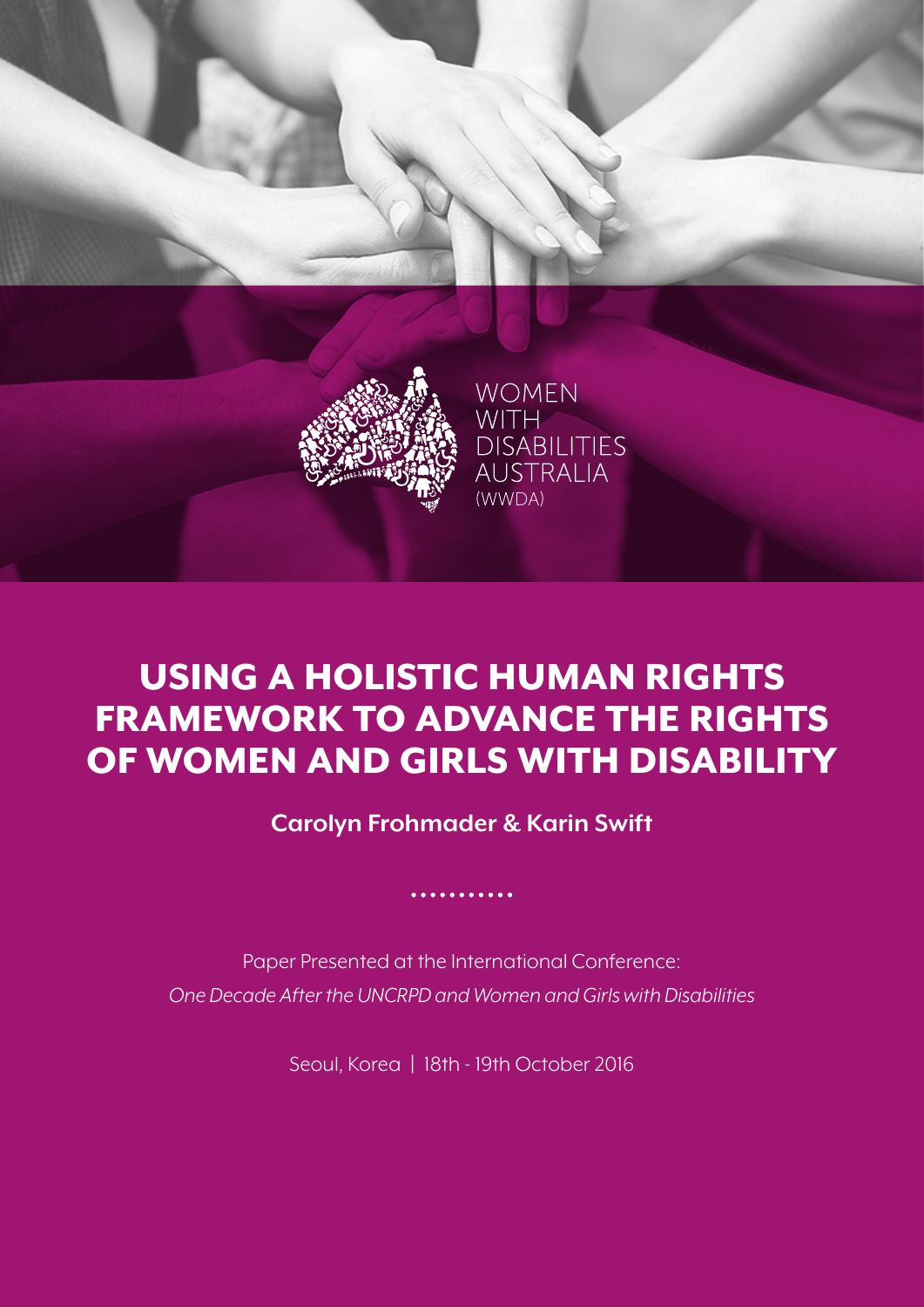# PUBLISHING INFORMATION

**Frohmader, C. and Swift, K. (2016) '***Using a holistic human rights framework to advance the rights of women and girls with disability***'. Women with Disabilities Australia (WWDA): Hobart, Australia.**

Paper prepared by Women With Disabilities Australia (WWDA) for 1st International Conference: *One Decade After the UNCRPD and Women and Girls with Disabilities*, 18-19 October 2016, Seoul, Korea.

This work is copyright. Apart from any use as permitted under the Copyright Act 1968, no part may be reproduced without written permission from Women With Disabilities Australia (WWDA). All possible care has been taken in the preparation of the information contained in this document. WWDA disclaims any liability for the accuracy and sufficiency of the information and under no circumstances shall be liable in negligence or otherwise in or arising out of the preparation or supply of any of the information aforesaid.

## **CONTACT**

Women With Disabilities Australia (WWDA) PO BOX 407 Lenah Valley, Tasmania, 7008 Australia Contact person: Carolyn Frohmader, Executive Director

- $\begin{array}{r} \big\{\bullet\end{array}$  +61 438 535 123
- carolyn@wwda.org.au
- wwda@wwda.org.au
- www.wwda.org.au
- www.facebook.com/WWDA.Australia
- **D** twitter.com/WWDA\_AU

## AWARDS

- **Winner** National Human Rights Award 2001
- **Winner** National Violence Prevention Award 1999
- **Winner** Tasmanian Women's Safety Award 2008
- **Nominee** French Republic's Human Rights Prize 2003
- **Nominee** UN Millennium Peace Prize for Women 2000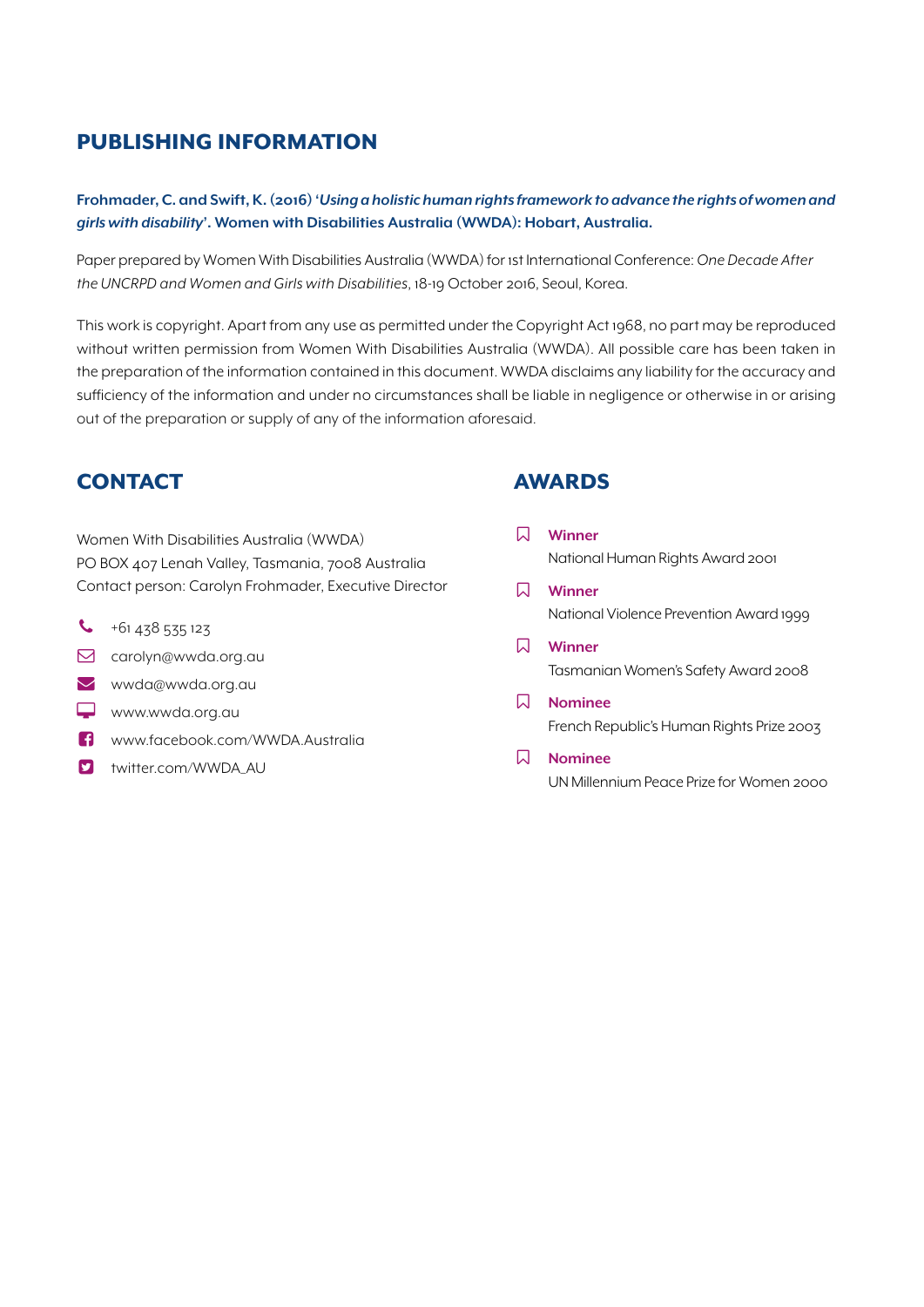## 1 ABOUT WOMEN WITH DISABILITIES AUSTRALIA (WWDA)

Women With Disabilities Australia (WWDA) is the award winning, national Disabled People's Organisation (DPO)<sup>1</sup> for women and girls with all types of disability in Australia. WWDA operates as a transnational human rights organisation and is run *by* women with disability, *for* women with disability. In the past two decades since its establishment, WWDA has grown from a small group of disabled women concerned primarily with building individual confidence and self-esteem, to an internationally acclaimed human rights organisation enabling and representing the collective interests of women and girls with disability and promoting and advancing their rights and freedoms.

WWDA's work is grounded in a human rights based framework which links gender and disability issues to a full range of civil, political, economic, social and cultural rights. The human rights based approach to our work recognises and respects that the international human rights normative framework, including the international human rights treaties and their optional protocols, and the General Comments and recommendations adopted by the bodies monitoring their implementation, provide the framework to illustrate the obligations and responsibilities of governments and other dutybearers in relation to the human rights of women and girls with disability.

It is this holistic, comprehensive framework of rights protection and response that WWDA works from and within, to promote and advance the human rights of women and girls with disability. Importantly, utilising this holistic human rights framework in all aspects of our work enables us to demand accountability and due diligence from Governments and other duty bearers in relation to recognising and addressing the violations of human rights and fundamental freedoms experienced by women and girls with disability.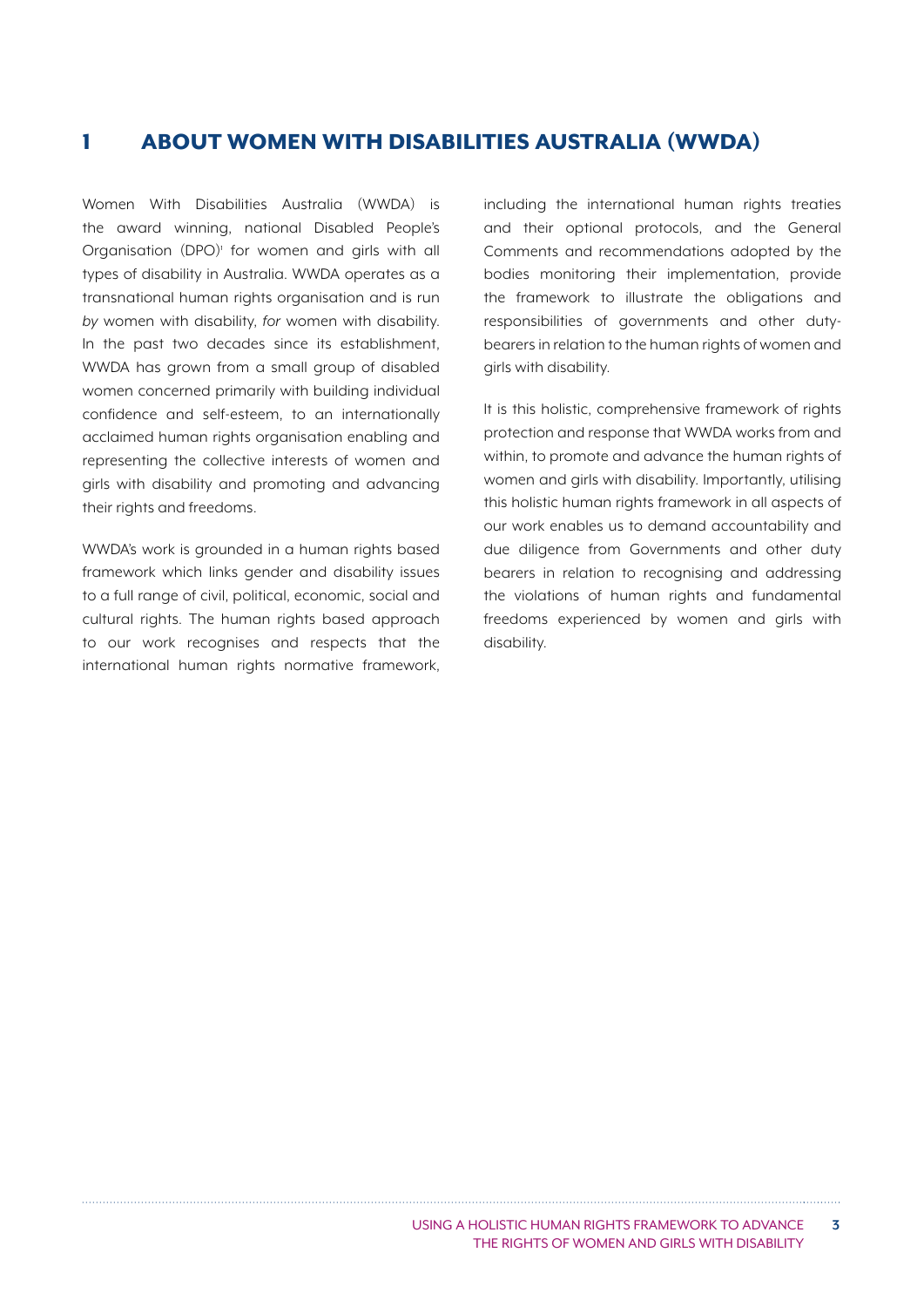# 2 A BRIEF OVERVIEW OF THE STATUS OF WOMEN WITH DISABILITY IN AUSTRALIA

Over two-million women and girls with disability live in Australia (approximately 20% of the population of women), including approximately 100,000 girls with disability aged 0-14 and two-million women with disability aged 15 and older.<sup>2</sup>

International human rights law now recognises and upholds people with disability as equal and active subjects of their rights - as opposed to objects or burdens to be cared for or cured.<sup>3</sup> The prohibition of discrimination and the promotion of equality are fundamental human rights principles - enshrined in both international human rights law and in domestic legislative and policy and frameworks to advance the rights of people with disability, and to end all forms of discrimination against women. However, women and girls with disability in Australia – and arguably the world over - have failed to be afforded, or benefit from, these provisions in international human rights law and domestic frameworks. Instead, they continue to be positioned as one of the most excluded and marginalised groups of women, subject to widespread discrimination, systemic prejudice, paternalistic and ableist<sup>4</sup> attitudes that denigrate, devalue, oppress, limit and deny their potential and their rights and freedoms.<sup>5</sup> They are often not afforded dignity, recognition, respect, agency and/or autonomy.6

Although women and girls with disability in Australia experience pervasive discrimination and violations of their rights and freedoms in all areas, the right to live free from all forms of violence and abuse is consistently identified by them as the most urgent and unaddressed human rights issue they face.7 Compared to their peers, women with disability experience significantly higher levels of all forms of violence more intensely and frequently and are subjected to such violence by a greater number of perpetrators.<sup>8</sup> Their experiences of violence last over a longer period of time, they experience more severe injuries as a result from the violence<sup>9</sup> and they have considerably fewer pathways to safety.10 The lack of knowledge and understanding of the extent, nature, incidence, and impact of violence against women and girls with disability<sup>"</sup> at the individual, community, service provider, and criminal justice system levels, along with the violence prevention public policy environment,<sup>12</sup> contributes to the epidemic that is violence against women and girls with disability in Australia.

Women with disability are more likely than men with disability and other women to face medical interventions to control their fertility, and experience significantly more restrictions, negative treatment, and particularly egregious violations of their sexual and reproductive rights. They experience, and are more exposed to practices which qualify as torture or inhuman or degrading treatment.<sup>13</sup> including state sanctioned practices such as forced sterilisation, forced abortion, and forced contraception.<sup>14</sup> They are more likely to be isolated and segregated within the range of settings in which they reside, are incarcerated, or receive support services;15 are subjected to multiple forms and varying degrees of 'deprivation of liberty' and are more likely to be subjected to unregulated or under-regulated restrictive interventions and practices,16 often imposed as a means of coercion, discipline, convenience, or retaliation by others.<sup>17</sup> Indigenous women with disability are at risk of being detained indefinitely, often without conviction, in prisons and in forensic psychiatric units throughout Australia enduring periods of indefinite detention that in some cases exceed years.<sup>18</sup>

Women with disability in Australia have less power and fewer resources than other women and men. They are much more likely to live in poverty than people in the general population; have to work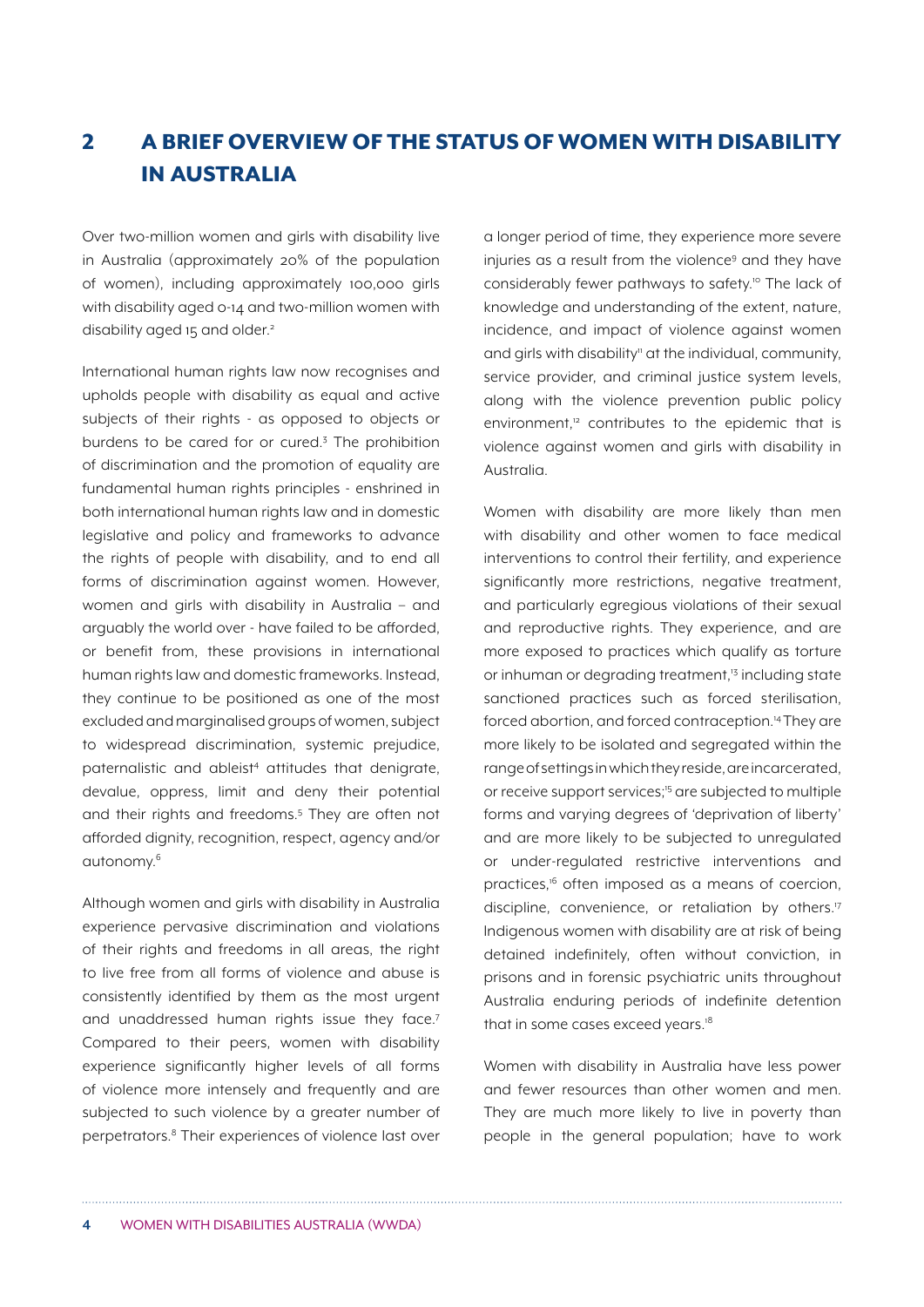harder to secure their livelihoods; have less control over income and assets, and have little economic security. They are much more likely to be unemployed than other women and men with disability; less likely to be in the paid workforce;<sup>19</sup> have lower incomes from employment; are more likely to experience gender and disability biases in labour markets; and are more concentrated than other women and men in precarious, informal, subsistence and vulnerable employment.<sup>20</sup>

Compared to men with disability and other women, disabled women experience substantial housing vulnerability, are more likely to experience and face homelessness, and are much more likely to be affected by the lack of affordable housing.<sup>21</sup> They are more likely to be sole parents, to be living on their own, or in their parental family than disabled men,<sup>22</sup> are at higher risk of separation/divorce than men with disability and often experience difficulty maintaining custody of their children post-separation/divorce.<sup>23</sup> Mothers with disability are up to ten times more likely than other parents to have a child removed from their care by authorities on the basis of the mother's disability, rather than any evidence of child neglect.<sup>24</sup>

Like many women, disabled women share the burden of responsibility for unpaid work in the private and social spheres, including for example, cooking, cleaning, and caring for children and relatives. Women with disability are much less likely to receive service support than other women and men with disability, across all service types and sectors.<sup>25</sup>

Women and girls with disability continue to be denied the right to participate in, and remain largely excluded from, decision-making, participation and advocacy processes, about issues that affect their lives and those of their families, communities and nations. Too often, they have their views ignored or disregarded in favour of 'experts', 'professionals', parents, guardians, and carers, as well as representatives of organisations *not* controlled and constituted by women with disability themselves.<sup>26</sup>

It is largely through the actions of women with disability themselves – locally, nationally and globally - that this history and culture of exclusion is being challenged. Women with disability argue that one of the best ways to challenge oppressive practices, cultures and structures is to come together with other women with disability – to share experiences, to gain strength from one another and to work together on issues that affect them. Through organisations like WWDA – run by and for women and girls with disability - women with disability are afforded a mechanism to become actively and genuinely involved in organising for their rights – defining their issues, making decisions about factors that affect their lives, participating in the formulation and implementation of policies, programs and services and, taking individual and collective action to claim and advance their human rights and freedoms.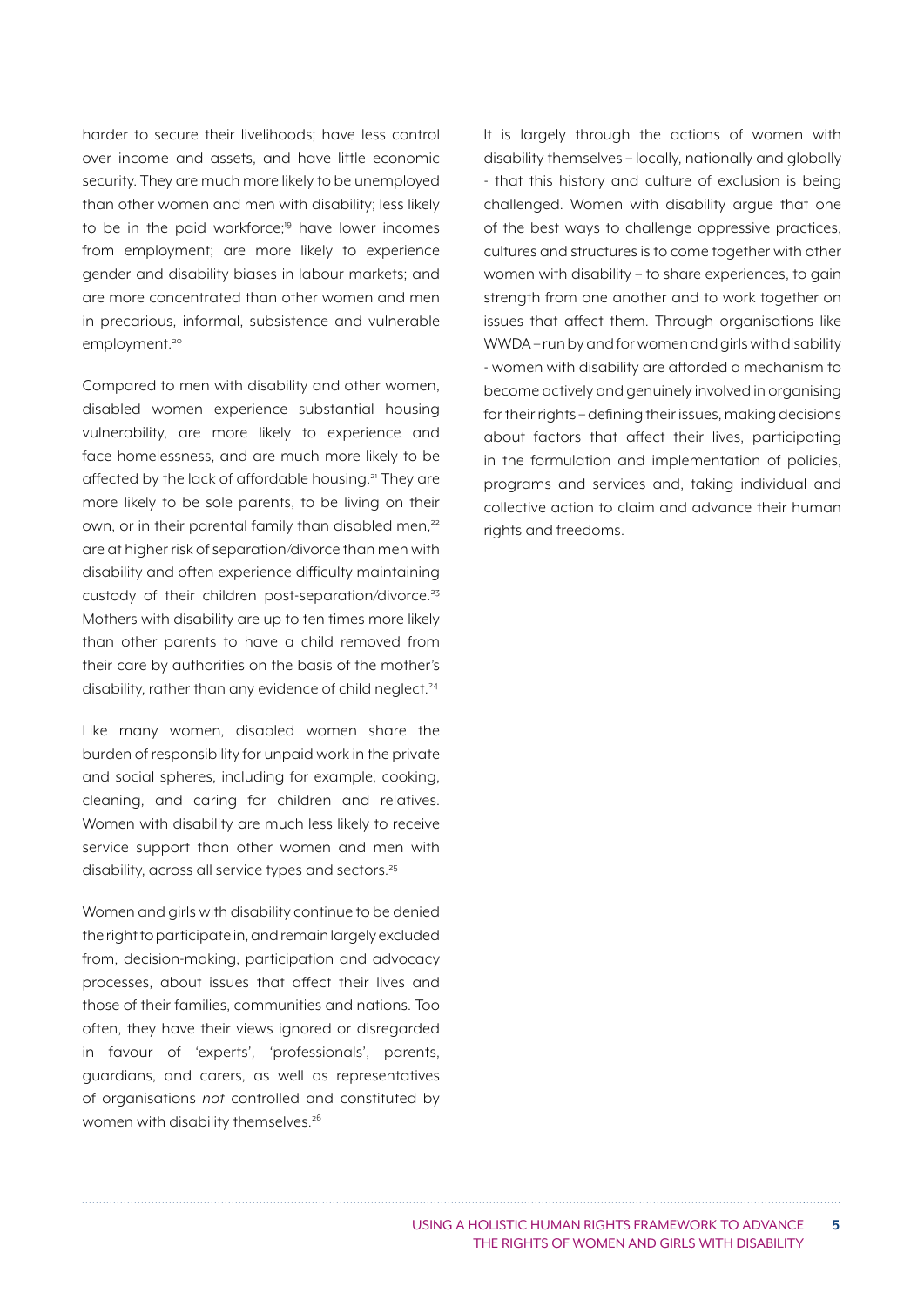# 3 HOW WWDA UTILISES A HOLISTIC HUMAN RIGHTS FRAMEWORK TO ADVANCE THE RIGHTS OF WOMEN WITH DISABILITY

In the decade since the United Nations General Assembly adopted the *Convention on the Rights of Persons with Disabilities* (CRPD), WWDA has made significant inroads to advancing the rights and freedoms of women and girls with disability. Utilising a holistic human rights framework in all aspects of our work has enabled us to conduct groundbreaking and critically acclaimed programs which address a wide range of human rights issues for women and girls with disability. WWDA provides rigorous and evidence based input into legislative and policy development at state/territory, national and international levels, which is always informed by the voices, experiences, knowledge and expertise of women and girls with disability. WWDA's work at all levels continually illustrates that women and girls with disability are best positioned to identify and determine their own rights, needs, will and preferences and to make decisions concerning their circumstances and conditions, and those of their families, communities and nations.

### USING THE FULL RANGE OF INTERNATIONAL HUMAN RIGHTS TREATIES TO WHICH AUSTRALIA IS A PARTY

Australia is a founding member of the United Nations (UN) and has been an active participant in UN institutions for more than 65 years. Australia is a signatory to seven core international human rights treaties.<sup>27</sup> all of which create obligations to promote equality of, and denounce discrimination against people with disability and women. As a party to these seven international human rights treaties, Australia has chosen to be bound by the treaty requirements. and has an international legal obligation to implement the treaty provisions through its laws and policies. WWDA's work recognises and reflects that advancing the rights of women and girls with disability is not just an obligation in relation to the *Convention on the Rights of Persons with Disabilities*  (CRPD), or the *Convention on the Elimination of All Forms of Discrimination against Women* (CEDAW). It is equally a key obligation relating to civil and political rights; economic, social and cultural rights; child rights; as well as rights to be free from torture (and other cruel, inhuman or degrading treatment or punishment); and racial discrimination.

In this context, WWDA's work utilises and is framed by, the seven international human rights treaties to which Australia is a party, including their optional protocols, General Comments adopted by the bodies monitoring their implementation, and the Concluding Observations and commentary provided to States Parties by the treaty monitoring bodies. In this way, WWDA's work demonstrates that implementation of these treaties is not mutually exclusive, and that they must be viewed and implemented as complementary mechanisms through which to create a holistic framework of rights protection and response for all women and girls with disability.<sup>28</sup>

In the context of forced sterilisation and other egregious forms of violence perpetrated against women and girls with disability, WWDA makes extensive use of the *Convention against Torture and Other Cruel, Inhuman or Degrading Treatment or Punishment* (CAT), which entered into force in Australia in 1989. This has been a particularly useful strategy for WWDA's advocacy efforts on these issues, because CAT strictly prohibits torture of any kind, with torture defined as any act, physical or mental, whether at the instigation, consent or acquiescence of a public official, where severe pain or suffering was intentionally inflicted for a range of purposes including discrimination. Such acts are also prohibited if they meet the slightly lower standard of "cruel, inhuman or degrading" treatment or punishment.<sup>29</sup> The mandate has stated, that torture, as the most serious violation of the human right to personal integrity and dignity,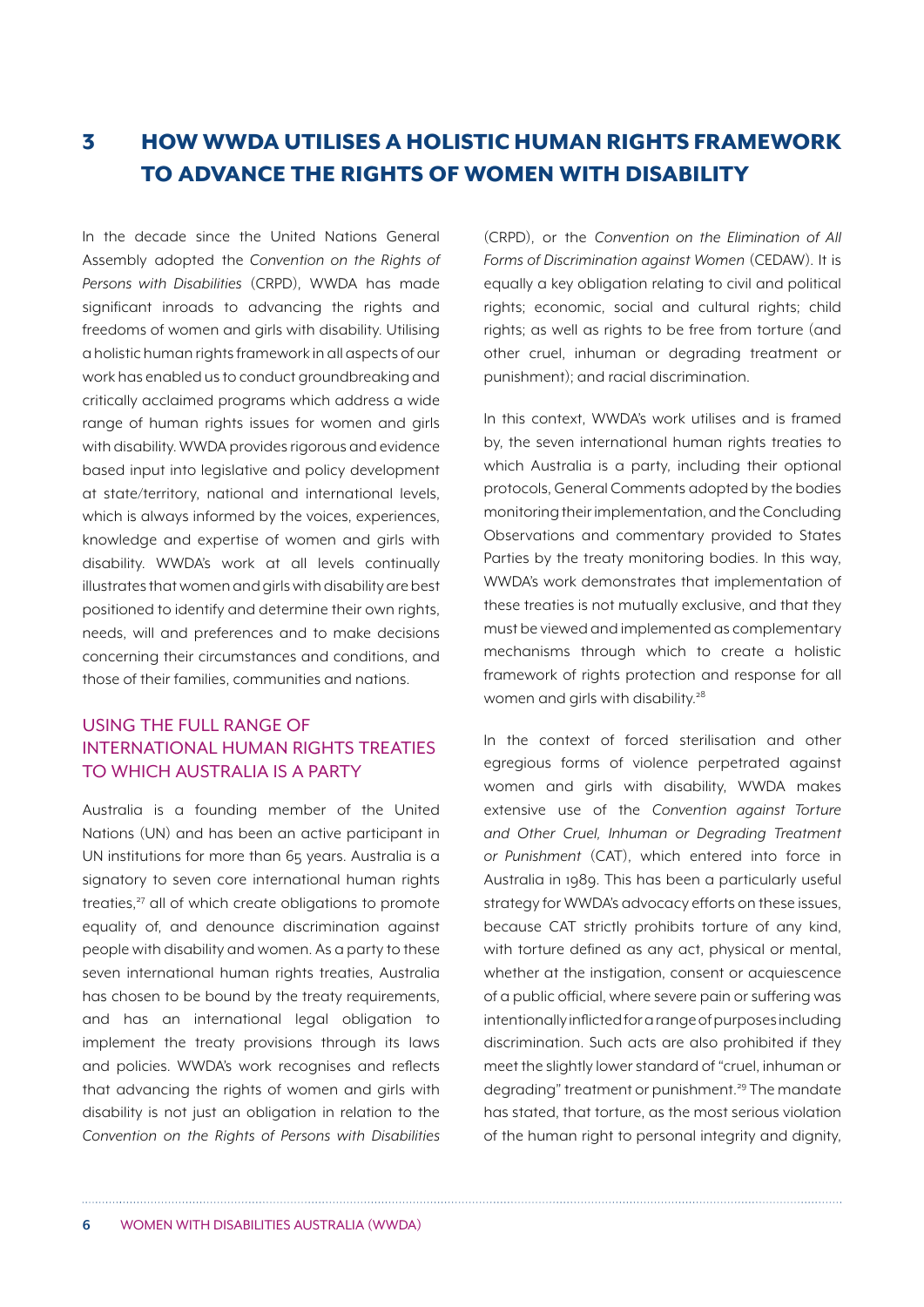presupposes a situation of powerlessness, whereby the victim is under the total control of another person. Deprivation of legal capacity, when a person's exercise of decision-making is taken away and given to others, is one such circumstance. The mandate has recognised that medical treatments of an intrusive and irreversible nature, when lacking a therapeutic purpose, may constitute torture or ill treatment when enforced or administered without the prior, free and informed consent of the person concerned.<sup>30</sup>

By participating in the work of the CAT Committee and the work of the UN Special Rapporteur on Torture (including for example, through the provision of Shadow Reports, WWDA publications, letters, as well as being a member of the NGO delegation to the CAT Review of Australia), WWDA has been able to engage with the mandate to further the application and implementation of the treaty to better address contraventions of the treaty as it applies to women and girls with disability. For example, the CAT Committee last reviewed Australia's compliance with the Convention in 2014 at its  $53$ rd session.<sup>31</sup> As a member of the NGO delegation to the Review, WWDA worked actively with the Committee members to lobby and advocate for the CAT Concluding Observations to include strong recommendations on the issue of violence against women with disability and specifically, the issue of forced sterilisation. WWDA developed Fact Sheets for the Committee members, developed Draft Concluding Observations, provided more information on request from the Committee, provided detailed case studies and evidence-based research, met directly with individual Committee members, and presented formally to the CAT Committee with the Australian NGO delegation.

In its Concluding Observations to Australia following the Review in 2014, $32$  the Committee was unequivocal in its determination of forced sterilisation as a form of torture, and expressly re-iterated the recommendation of several other treaty monitoring bodies that Australia "*enact uniform national legislation prohibiting, except where there is a serious threat to life or health, the use of sterilisation without*  *the prior, free and informed consent of the person concerned, and that it ensure that, once adopted, this legislation is effectively applied*".

A further principal area of concern in relation to Australia's compliance with the CAT, related to violence against women, particularly violence against women with disability, and indigenous women. The Committee urged the Australian Government to "*redouble its efforts*" to address violence against women, particularly women with disability, and indigenous women, through a number of detailed measures.33

Concluding Observations and recommendations from the UN treaty body monitoring Committees, constitute an authoritative guide for legislative, policy, program and service development, and are an important accountability mechanism. States Parties are expected to implement the recommendations, in order to fulfil their obligations under the particular human rights treaty and also to accelerate its implementation. It is recognised that a States Parties domestic laws and policies to implement a treaty's provisions "*should not depart from the views and recommendations of United Nations committees and officials without sound and compelling policy reasons*".34

The Concluding Observations from the CAT Review of Australia in 2014, including specific recommendations relating to violence against women with disability, and forced sterilisation, are therefore critically important to WWDA in our ongoing advocacy work on these two areas. We are able to use these recommendations to continue to advocate with our own Government for urgent law and policy reform to protect women with disability from violations of their human rights, particularly their right to be free from torture and ill-treatment.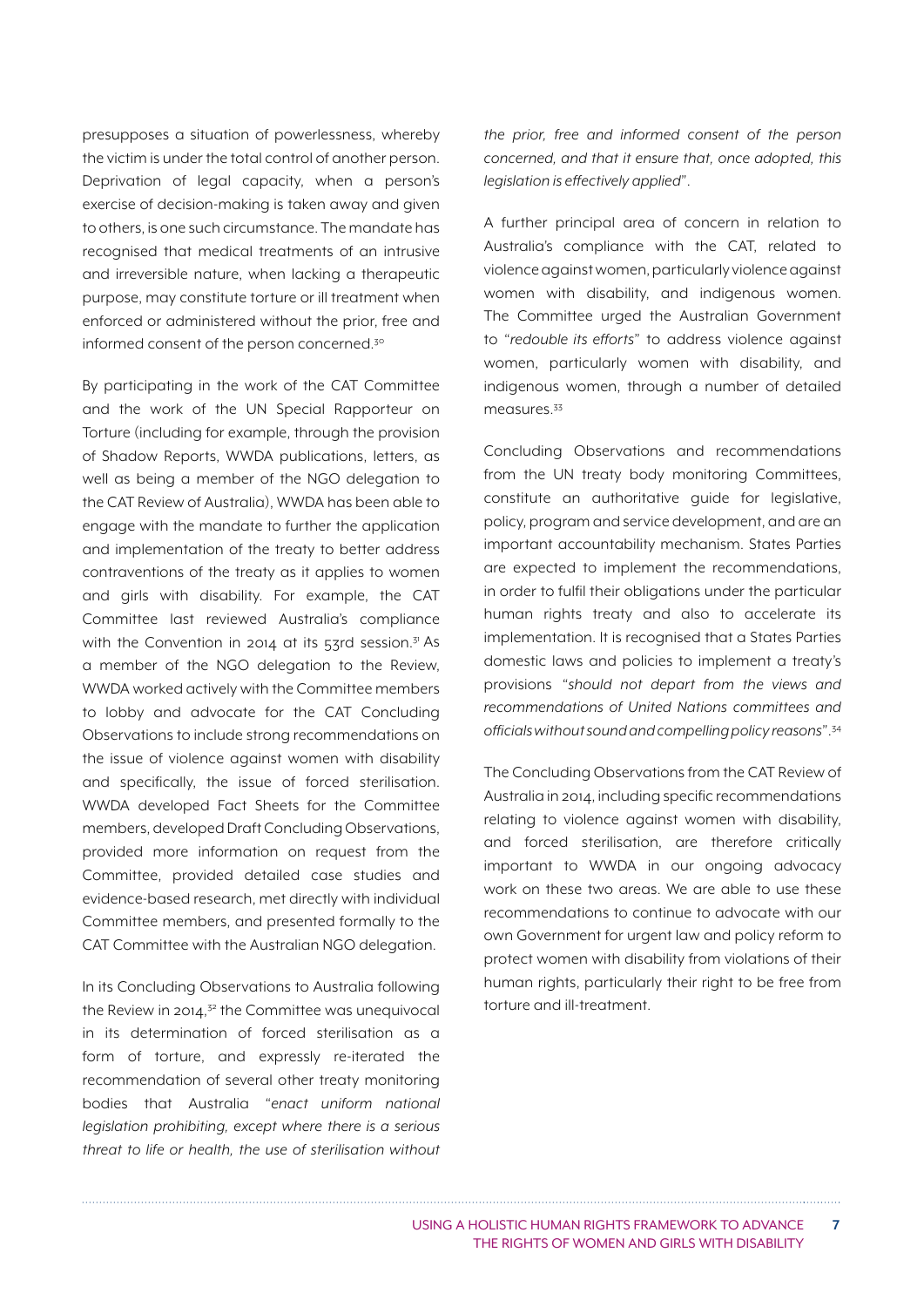#### USING TREATY BODY GENERAL **COMMENTS**

The treaty monitoring bodies publish their interpretation of the content of human rights provisions, known as General Comments on thematic issues or methods of work. These cover a wide range of subjects, from the comprehensive interpretation of substantive provisions (such as the right to life or the right to adequate food), to wider, cross-cutting issues (such as the rights of people with disability, violence against women, sexual and reproductive rights), to general guidance on the information that should be submitted in State reports relating to specific articles of the treaties.35

General Comments form a vitally important component of a States treaty obligations and compliance. Although strictly speaking, General Comments are not legally binding, they have a highly authoritative character with legal basis.<sup>36</sup> Importantly, General Comments provide orientation for the practical implementation of human rights and form a set of criteria for evaluating the progress of states in their implementation of these rights. General Comments assist non-government stakeholders as well as Governments in understanding treaty provisions and in strengthening national advocacy.

WWDA regularly uses the relevant General Comments developed under the seven core international human rights treaties to which Australia is a party. For example, in late 2016, WWDA developed a series of comprehensive *WWDA Position Statements* on several key human rights issues identified and prioritised by women and girls with disability – including: the right to decision-making; the right to participation; the right to freedom from all forms of violence; sexual and reproductive rights; and the right to work and to economic security. Each of the Position Statements include: WWDA's position on the issue; the evidence base; Australia's international human rights obligations relating to the issue; Australia's compliance with its human rights obligations relating to the issue; as well as a set of recommendations as to how Australia can advance the rights of women and girls with disability in relation to the issue. WWDA made extensive use of the relevant General Comments to articulate in more depth and detail, Australia's obligations under the international human rights treaties to which Australia is a party.

WWDA has already started to utilise in practice, the recently released CRPD *General Comment 3 on Article 6 [Women with Disabilities]*. 37 WWDA has included relevant elements of the General Comment in our WWDA Position Statements, which will be formally published and disseminated worldwide in late October 2016. Additionally, WWDA is using, and will continue to use the General Comment in our lobbying and advocacy work with Government – particularly in relation to the priority issues identified by women with disability in Australia: the right to decision-making; the right to participation; the right to freedom from all forms of violence; sexual and reproductive rights; and the right to work and to economic security.

#### SHADOW REPORTING

Shadow reports are an important method and tool for DPO's and NGOs to supplement or present alternative information to the periodic government reports that State parties are required to submit under the treaties to which they are a party. By submitting a shadow report to a UN treaty body committee, DPO's and NGOs can highlight issues not raised by their governments or point out where the government may be misleading the committee from the real situation.

WWDA contributes formal stand alone Shadow Reports in our own right – particularly to the CRPD Committee, the CEDAW Committee and the CAT Committee, but also contributes extensively to the development of formal Australian NGO/Civil Society Shadow Reports. For example, a national CRPD Civil Society Project Group was established to develop the inaugural Australian NGO/Civil Society Shadow Report to the CRPD for Australia's Review in 2013. This Project Group was made up of DPO's, legal centres,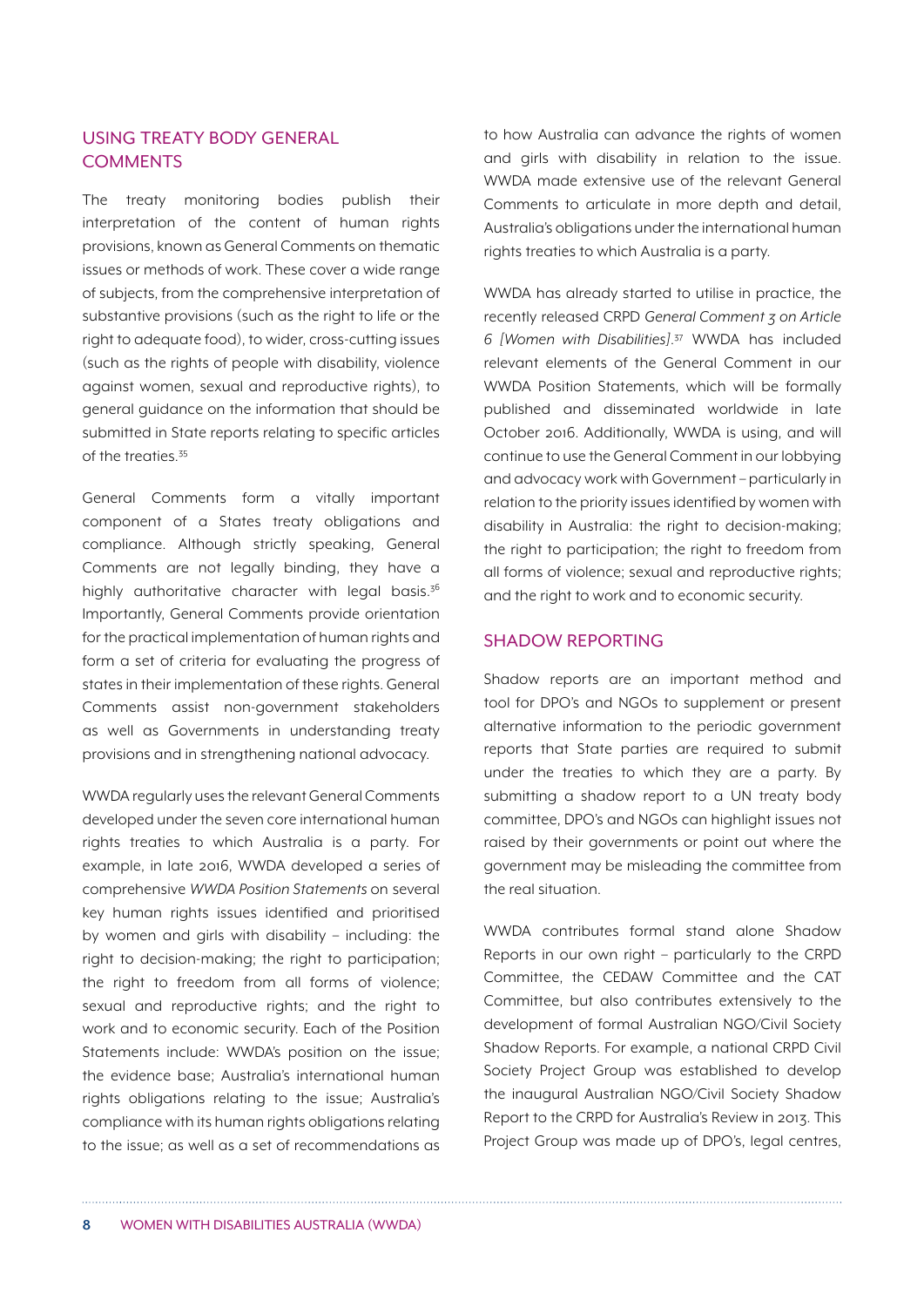disability advocacy organisations, and human rights organisations. The Project Group co-ordinated the development of the Shadow Report which involved extensive consultations with people with disability, as well as compilation of evidence from government and community initiated inquiries and various reports and submissions produced by civil society involved in the protection and promotion of human rights for people with disability.<sup>38</sup>

WWDA also works as an active member of national NGO/Civil Society Coalitions established specifically for the purpose of developing Shadow Reports to supplement the Australian Government periodic reports to the relevant treaty-monitoring bodies. As an active member of these coalitions, WWDA often assists with writing specific information on women and girls with disability, as well as developing Fact Sheets and lobbying materials for use by the NGO delegation attending the treaty review and dialogue process.

For example, as part of the national NGO/Civil Society Coalition to develop the Shadow Report for the UN Human Rights Committee in relation to Australia's compliance with the International *Covenant on Civil and Political Rights* (ICCPR), WWDA was instrumental in developing specific questions for the Human Rights Committee to request the Australian Government address in its formal periodic report.

In March 2016, Australia submitted its Sixth Periodic Report to the United Nations Human Rights Committee on Australia's compliance with the ICCPR. It was required to submit its response to the *List of Issues Prior to Reporting* (LOIPR),<sup>39</sup> (adopted by the Human Rights Committee at its 106th session) and is scheduled to appear for review by the Human Rights Committee in July 2017. Under the heading of 'Violence Against Women', the LOIPR for Australia contains specific questions relating to women and girls with disability, to which the Australian Government is expected to respond.<sup>40</sup>

Specifically, the Human Rights Committee, in its LOIPR, states:

> *Please provide information on whether sterilisation of women and girls, including those with disabilities, without their informed and free consent, continues to be practiced, and on steps taken to adopt legislation prohibiting such sterilisations.*

> *In the light of the Committee's previous recommendations*<sup>41</sup> *please provide updated information on the legislative, administrative and other measures taken towards the elimination of all forms of violence against women, especially perpetrated against indigenous women and women with disabilities. Additionally, please provide updated information on the availability and adequacy of legal and social services for women victims of domestic violence and sexual assault, especially in rural and remote areas.*

Although Shadow Reporting to a treaty monitoring body technically occurs only ever few years (depending on the particular treaty) WWDA is of the view that all our work is, in one way or another, a form of Shadow Reporting. What this means in practice, is that WWDA routinely and regularly engages with the UN treaty body monitoring Committees by providing them with our reports, research, articles, case studies, and so on. This has proven to be an important and worthwhile strategy, and WWDA has received feedback from the relevant Committees specifically acknowledging that our work assists them in carrying out their own work.

#### NGO DELEGATIONS TO UN TREATY BODY COMPLIANCE REVIEWS

Like many other DPO's and networks of women with disability, WWDA always finds it incredibly difficult, and at times, impossible, to secure the funding required to enable WWDA to be represented at the formal UN treaty body compliance dialogue reviews of Australia – usually held in either Geneva or New York. Our international work and role has never been,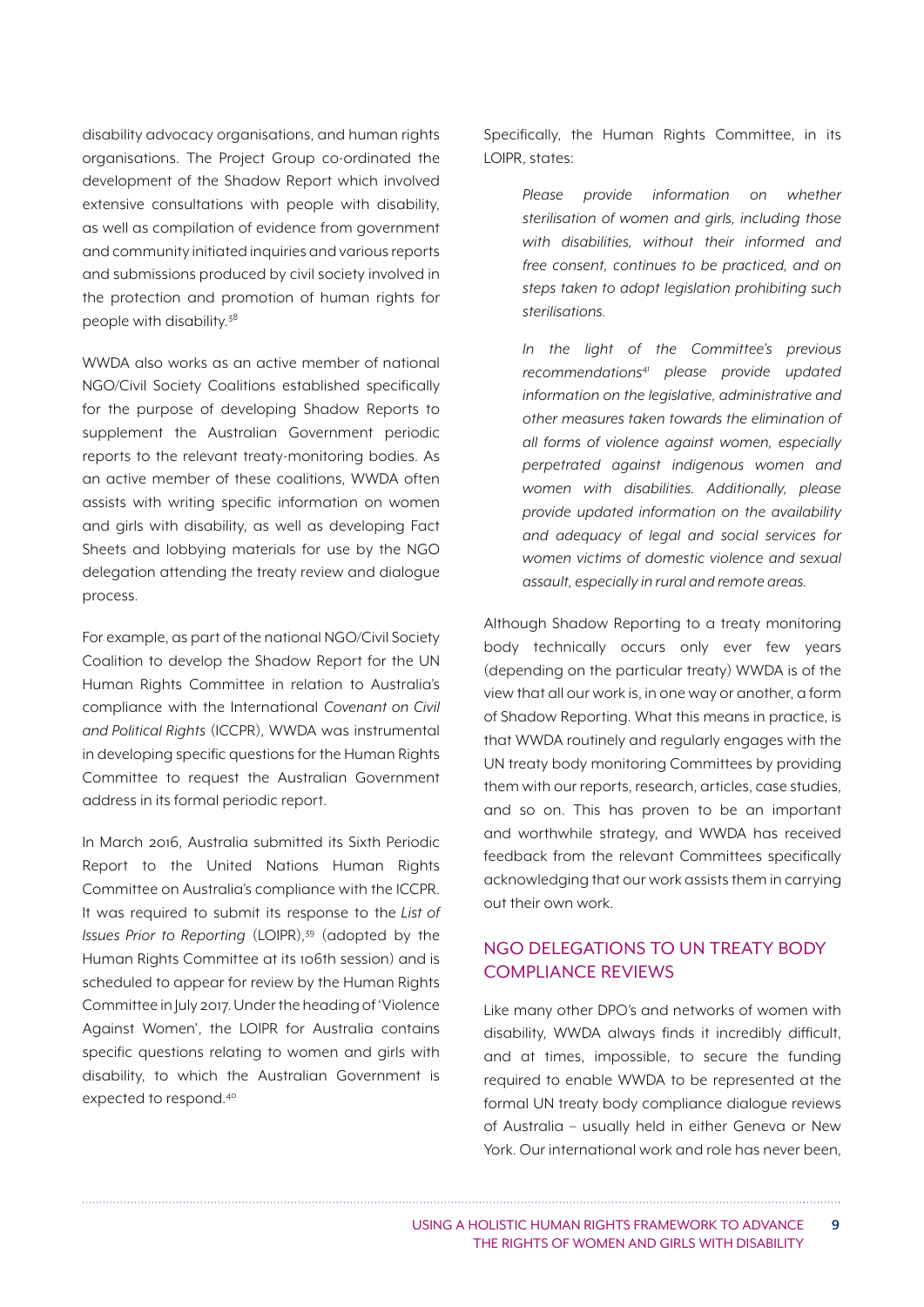and still isn't, funded by the Australian Government, meaning we are forever trying to chase donations, sponsorship and one off grant funding to take our rightful place in the international human rights space. The small amount of operational funding we receive from the Australian Government does not enable a domestic travel budget, let alone an international travel budget, and of course, the additional costs related to necessary disability accommodations are rarely acknowledged by funding bodies.

However, over the years, WWDA has been able to attend and participate in some of the formal compliance reviews of Australia undertaken by the treaty monitoring bodies. In 2010, following acceptance by the CEDAW Committee of a stand alone WWDA Shadow Report, we attended the 46th session of CEDAW in New York for the review of Australia's compliance with the CEDAW Convention. As we were not in a position to fund our own representation to the 46th session, we successfully applied to the Australian Government for one of the two NGO positions available on the Australian Government delegation. Our participation at the 46th session had particular parameters and boundaries, because we were attending as an NGO member of the formal Australian Government delegation.

Despite the restrictions as a member of the Australian Government delegation, we were still able to speak directly to the CEDAW Committee about issues such as forced sterilisation, violence, lack of employment opportunities, lack of participation, representation and leadership, and other key issues of concern. Our presence and visibility at the 46th session, coupled with our strong advocacy and Shadow Report, resulted in very strong recommendations being made to Australia by the CEDAW Committee in respect of women and girls with disability.42

#### WORKING WITH THE UN SPECIAL PROCEDURES

As part of WWDA's work to advance the rights of women and girls with disability, we have made, and continue to make extensive use of the UN Special Procedures.43 The UN Special Rapporteurs constitute part of the UN 'Special Procedures', appointed by the Human Rights Council. They serve in their personal capacities as independent human rights experts with mandates to report and advise on human rights from a thematic or country-specific perspective.

As with our approach to the treaty monitoring bodies, WWDA routinely and regularly engages with the UN Special Rapporteurs by providing them with our reports, research, articles, case studies, as well as participating in and contributing to, the work of the Special Rapporteurs.

For example, in 2011, we made use of the UN Special Procedures, and lodged a formal complaint with four of the United Nations Special Rapporteurs.<sup>44</sup> regarding the ongoing practice of forced sterilisation of girls and women with disability in Australia, and requesting urgent intervention from each of their offices simultaneously. The Centre for Reproductive Rights, based in New York, worked with us in a virtual capacity to provide support and help us formalise our complaint. Lodging a formal complaint to the Special Rapporteurs was a critically important step, because the Australian Government was compelled to formally respond to the complaint. Importantly, a key outcome from this complaint by WWDA was the establishment of the Australian Senate '*Inquiry into the involuntary or coerced sterilisation of people with disabilities in Australia*',45 conducted in 2012.

In 2012 when Ms Rashida Manjoo, the then *Special Rapporteur on Violence Against Women, it's Causes and Consequences* visited Australia, we organised a *Roundtable of Women with Disability* to discuss with Ms Manjoo, the issue of all forms of violence against women and girls with disability, and to provide an opportunity for women with disability to share their personal experiences. Ms Manjoo was moved by the stories she heard of women's lived experience of violence, particularly one woman's story of being raped in an institutional setting. The voices, experiences, knowledge and expertise of women and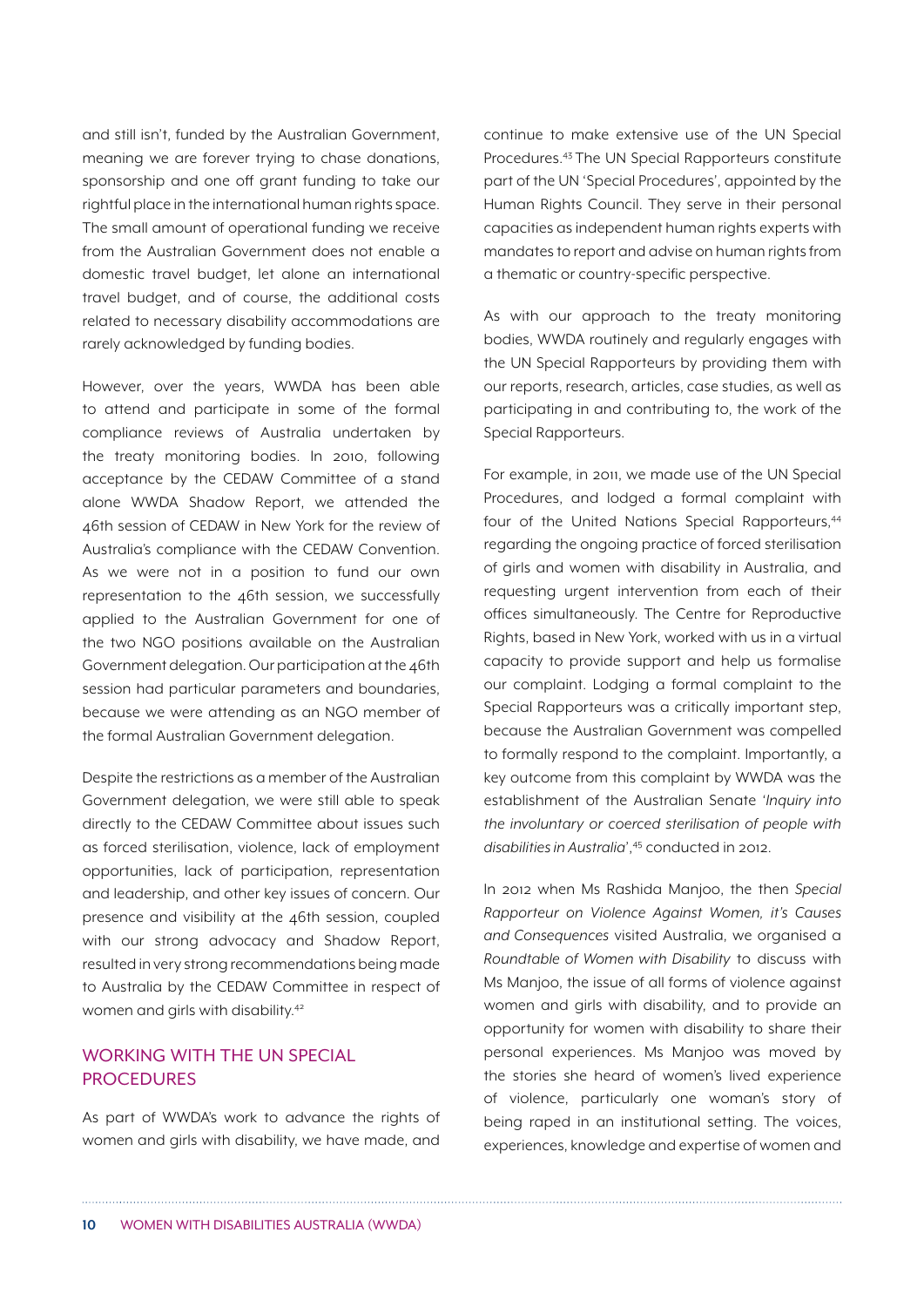girls with disability participating at the Roundtable went on to influence and inform the recommendations in the Special Rapporteur's thematic report submitted to the UN General Assembly.46

WWDA regularly uses the work of the Special Rapporteurs, including their thematic reports and recommendations, in our advocacy work, both domestically and internationally. For example, *UN Special Rapporteur on Torture [and other cruel, inhuman or degrading treatment or punishment]*, Mr Juan E. Mendez, has provided substantial and detailed guidance to States in relation to sexual violence and reproductive rights violations<sup>47</sup> and WWDA utilises this information and guidance in our advocacy work with our own Governments and other key stakeholders.

The UN *Special Rapporteur on the Right to Health*, Mr Arnand Grover), has also provided strong and specific guidance regarding the Right to Health as it applies to people with disability, particularly women and girls. He has specifically emphasised that forced sterilisation, forced abortion, forced contraception and forced pregnancy has long been recognised as an unjustifiable form of State-sanctioned coercion, a violation of the right to health, and may constitute torture and ill-treatment.48 And critically, he has confirmed that the existence of a disability is not a lawful justification for any deprivation of liberty, including denial of informed consent.

In 2016 the UN *Special Rapporteur on Disabilities*, Ms Catalina Devandas Aguilar, submitted to the Human Rights Council her report from the thematic study on the right of persons with disability to participate in decision-making.49 The report provides authoritative guidance and recommendations to States in relation to decision-making and participatory rights of people with disability, making it clear that the CRPD mandates participation of people with disability in all matters affecting them. WWDA has utilised this Report to educate our own governments and other stakeholders on the critical importance of DPO's – which are still not well understood in Australia. The Special Rapporteur defines and clarifies the fundamental difference between representative organisations of people with disability, and representative organisations for people with disability. She clarifies that representative organisations of people with disability are led, controlled by, and constituted of people with disability<sup>50</sup> (DPO's).

The report of the Special Rapporteur on Disabilities also specifically addresses the situation of women and girls with disability, highlighting the fact that despite the widespread human rights violations affecting them, the intersectionality between gender and disability-based issues is still not fully included in the work of the different stakeholders promoting the rights of people with disability or the rights of women. The Special Rapporteur has urged States to engage with women and girls with disability and secure their direct participation in all processes of public decisionmaking, and guarantee that such participation and consultation is conducted in a safe environment, particularly in processes relating to the development of legislative or policy measures regarding violence and sexual abuse.51

#### USING THE UN CHARTER BASED BODIES

In using a holistic, comprehensive human rights framework to promote and advance the rights of women and girls with disability, WWDA's work also includes engaging with and participating in UN Charter based bodies, such as the UN *Commission on the Status of Women* (CSW).52 WWDA was fortunate to be represented at the 56th session of CSW in 2012, the 57th session (2013) the 58th session (2014) and the 59th session (2015). The visibility of WWDA and our sister colleagues at CSW over the past few years has seen more emphasis given to women with disability in the Agreed Conclusions stemming from sessions of CSW. WWDA has also utilised the opportunity of participating at CSW sessions, to cohost, and support sponsor Side Events on Women and Girls with Disability. At the 56th session, WWDA co-sponsored and presented at a High Level Panel on Rural Women and Girls with Disabilities. This was a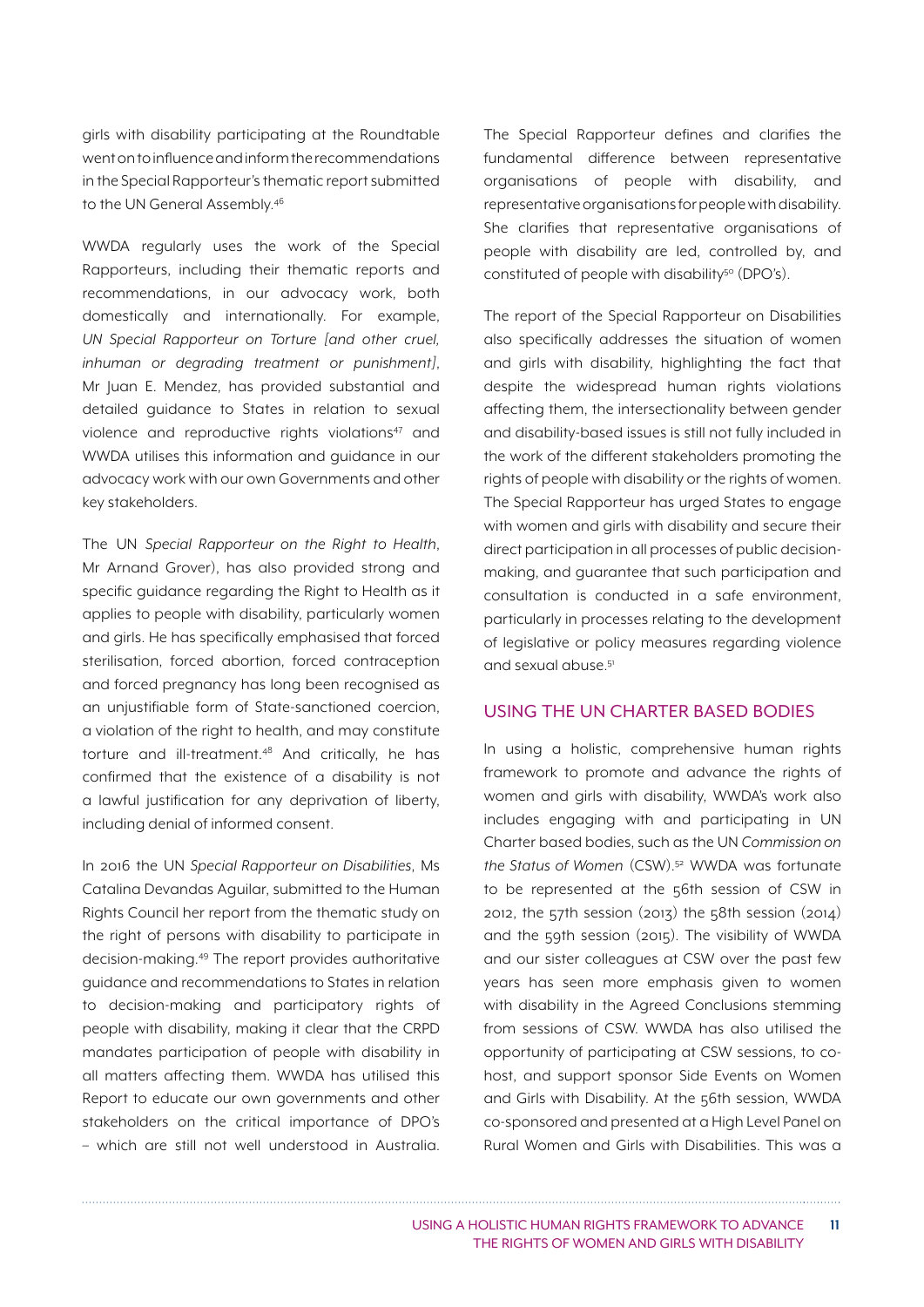significant event, as it was only the second time that a specific focus on disability had been discussed at any of the CSW sessions in the UN in all of its 56 years.

The influence of women with disability on the CSW process cannot be over-stated. For example, in 2013, the 57th session of CSW addressed the Elimination and prevention of all forms of violence against women and girls. The *Agreed Conclusions* document from the  $57th$  session<sup>53</sup> make strong reference to the multiple forms of violence perpetrated against women and girls with disability, particularly in relation to sexual and reproductive rights violations.54 The agreed conclusions call on States to condemn and take action against forced procedures or those conducted without informed consent, specifically, forced hysterectomy, forced caesarean section, forced sterilisation, forced abortion, and forced use of contraceptives, especially for women with disability.

#### FORMING STRATEGIC ALLIANCES, BUILDING COALITIONS AND WORKING **COLLABORATIVELY**

Building alliances and collaborative relationships with a variety of stakeholders across a wide range of sectors, both domestically and internationally, is critical in WWDA's work to challenge and change discriminatory attitudes, prejudices and stereotypes, which have tended to exacerbate the exclusion and marginalisation of women and girls with disability from mainstream policy, programs, organisations and services. For WWDA, effective collaborative relationships are based on mutual trust and respect, and WWDA recognises that these mutually beneficial relationships achieve outcomes that extend beyond what WWDA can achieve in isolation.

WWDA is a founding member of *Disabled People's Organisations Australia* (DPOA), which is a relatively new and innovative alliance of four national DPO's in Australia.55 The key purpose of the DPOA is to promote, protect and advance the human rights and freedoms of people with disability in Australia by working collaboratively on areas of shared interests, purposes and strategic priorities and opportunities. In forming DPOA, its member organisations recognise and value the strength of working together in a spirit of mutual respect and trust, to proactively pursue human rights outcomes for all people with disability in Australia. Working as an alliance, DPOA has undertaken significant national and international work to advance the rights of people with disability. Just some recent examples include: a DPOA delegation to the CRPD COSP in June 2016, which included DPOA conducting a number of Side Events; the DPOA Federal Election Platform Campaign; and, the DPOA campaign for the *Senate Inquiry into Violence against people with disability in institutional and residential settings*.

During 2016, WWDA worked in partnership with a private sector company called Medibank Health Solutions (MHS), which delivers a range of health care solutions on behalf of the Australian Government, including *1800RESPECT* - the national sexual assault, domestic and family violence 24-hour telephone and online counselling, information and referral service. As a support program for women with disability experiencing or at risk of experiencing violence, there had been significant limitations with all aspects of the *1800RESPECT* service since its establishment in 2010. In response to WWDA's advocacy on this issue, MHS agreed to work in partnership with WWDA on a sixmonth project to identify reforms needed to improve *1800RESPECT* service responses to be inclusive of, and accessible to, women and girls with disability experiencing, or at risk of violence. This Project, implemented from a strong human rights approach, and its subsequent seminal Report,<sup>56</sup> demonstrates amongst other things, the critical need to respect, reflect and prioritise the experiences and expertise of women with disability when conceptualising, designing, implementing and evaluating programs and service responses to address and prevent violence against women.

WWDA has built collaborative partnerships and coalitions at both the domestic and international levels. In 2015, WWDA joined forces with the *United*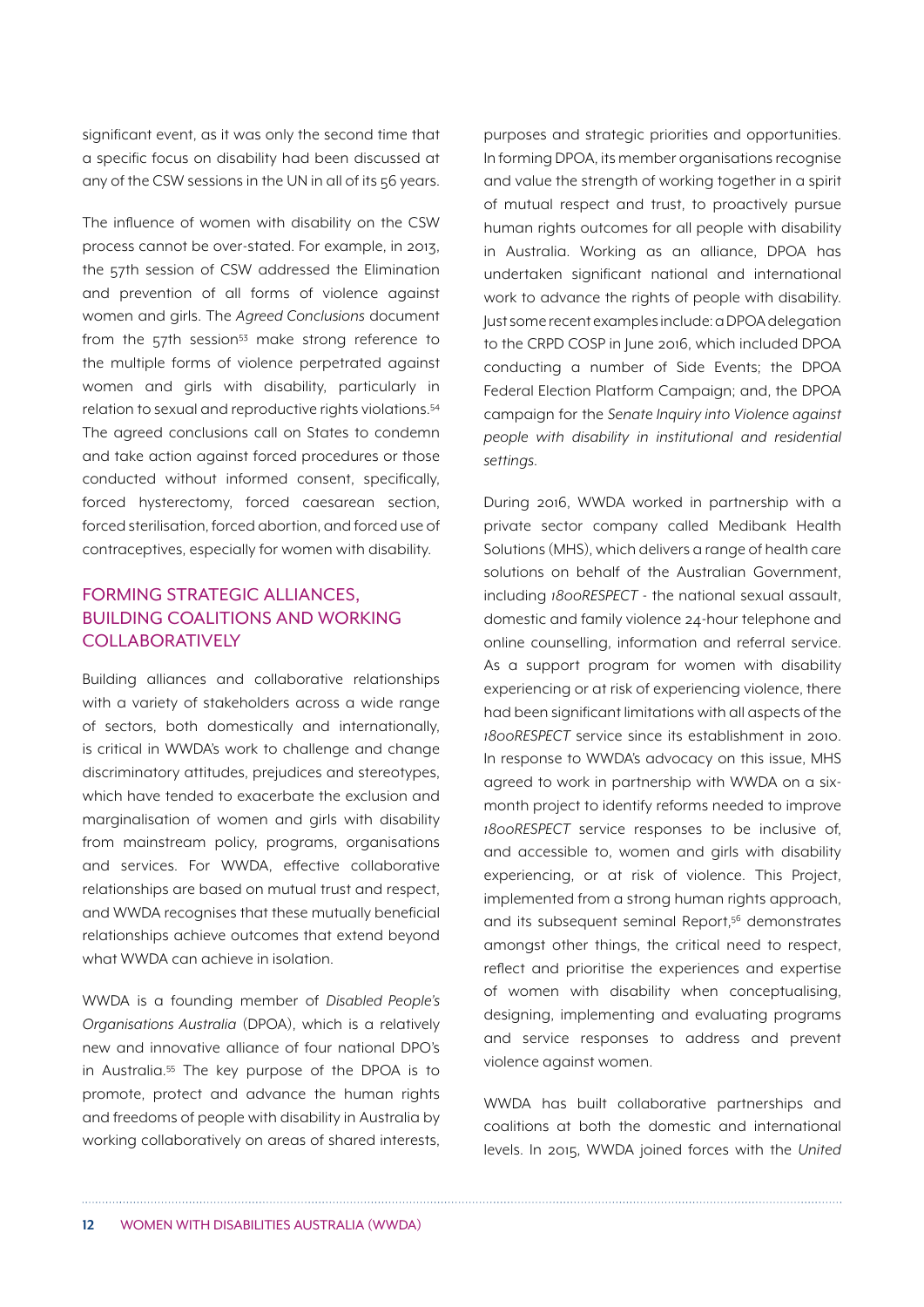*Nations Population Fund* (UNFPA) to establish an innovative four-year global program to improve the human rights of young people with disability worldwide. Part of WWDA's work in helping to establish this global program, included organising and hosting a national forum of young people with disability in Australia to advise and inform the development of the global Program, including the branding and promotional campaign for the entire project. The *Global Program for Young People with Disability: "WE DECIDE: A Programme for Equal Opportunities and a Life Free of Violence"* was officially launched at the 9th session of the Conference of States Parties (COSP) to the Convention on the Rights of Person's with Disabilities (CRPD) in New York. WWDA cosponsored and co-hosted the official launch, which was attended by over 150 invited delegates. The Australian Government delegation to COSP attended the launch and gave a presentation on behalf of the Australian Government.

In 2011, WWDA collaborated with the Open Society Foundations, Human Rights Watch and the International Disability Alliance to write and publish an *International Briefing Paper on the Sterilisation of Women and Girls with Disabilities*. 57 The Paper outlines various international human rights standards that prohibit forced sterilisation of women and girls with disabilities and offers several recommendations for improving laws, policies, and professional guidelines governing sterilisation practices. Being an active part of this global campaign and jointly collaborating on advocacy work, raised the profile of the issue and helped to build the evidence base. Importantly, it gave WWDA a sense of solidarity and affirmed that we are not alone in our systemic advocacy efforts to stop the sexual and reproductive rights violations of women and girls with disability. The paper continues to be cited and referenced in UN documents and other papers the world over.

These few examples demonstrate the importance and value of working collaboratively with a wide range of partners and allies, in all efforts to advance the rights of women and girls with disability.

#### MONITORING DEVELOPMENTS

Through our extensive networks, alliances and collaborative relationships, we work hard to keep abreast of developments occurring in relation to the rights of women and girls with disability. For example, in 2012, one of our members alerted us to the development of draft Mental Health legislation in the state of Western Australia, which proposed that children with mental health diagnoses could be sterilised without Court authorisation, provided they demonstrated '*sufficient maturity and understanding to make reasonable decisions*' 58 about themselves. WWDA acted swiftly, writing formally to the Western Australian Government insisting that this section of the proposed Act be immediately repealed in light of its contravention of many of the human rights instruments to which Australia is a signatory and, the fact that it patently infringed on disabled girls' fundamental human right to bodily integrity. We then widely publicised these developments, and formally sent copies of our letter to various UN officials, including, among others, the High Commissioner for Human Rights and the Special Representative of the UN Secretary General on Violence Against Children. WWDA's action yielded immediate results, with the issue being reported internationally in various media, sections of the UN responding formally, our own Human Rights institution intervening, and finally, a concession from the Western Australian Government that the section of the proposed Act would be withdrawn.

Monitoring the outcomes of other countries UN reporting processes enables us to use these developments in our own advocacy work. This assists us in building the evidence base around the widespread infringements of the rights of women and girls with disability, and importantly, places our work firmly in a globalised context.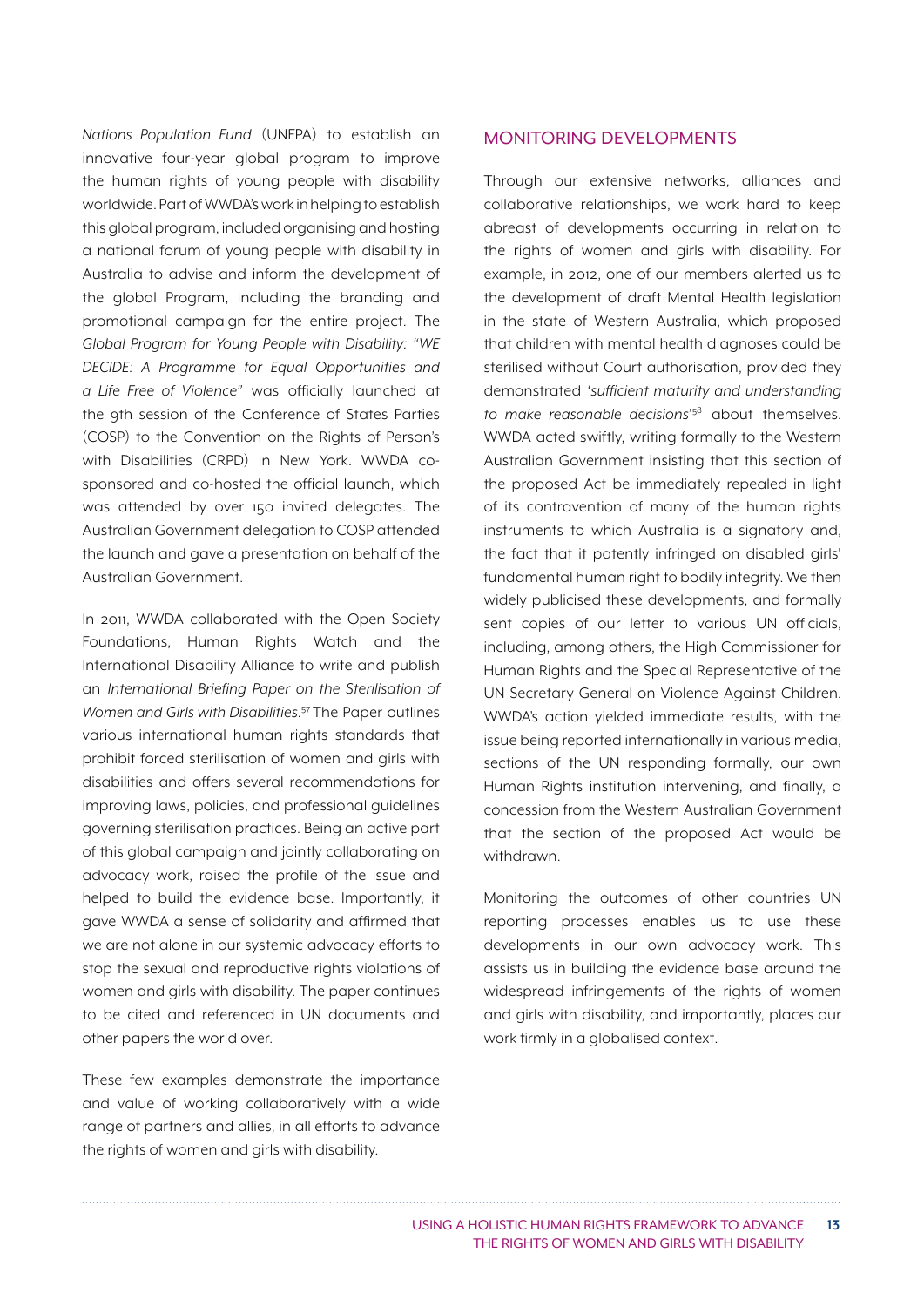## ENDNOTES

- **1** Disabled People's Organisations (DPO's) are recognised around the world and in international human rights law as self-determining organisations led by, controlled by, and constituted of, people with disability. The 'will and preferences of people with disability' are at the top of the hierarchy in decision making of DPO's. Importantly, DPO's are organisations "of" people with disability, as opposed to organisations "for" people with disability. See for eg: United Nations General Assembly (12 January 2016) Report of the Special Rapporteur on the rights of persons with disabilities. Human Rights Council, Thirty-first session. UN Doc. No. A/HRC/31/62
- **2** Australian Bureau of Statistics (2011) Disability, Australia, 2009, Cat. No. 4446.0. Accessed online July 2014 at: [http://www.abs.gov.au/ausstats/abs@.nsf/mf/4446.0](mailto:http://www.abs.gov.au/ausstats/abs@.nsf/mf/4446.0 )
- **3** United Nations General Assembly (12 January 2016) Report of the Special Rapporteur on the rights of persons with disabilities. Human Rights Council, Thirty-first session. UN Doc. No. A/HRC/31/62. See also: Committee on the Rights of Persons with Disabilities, General Comment No 1 (2014) – Equal recognition before the law, 11th sess, UN Doc CRPD/C/GC/1 (19 May 2014).
- **4** The influence of ableism is poorly recognised in Australia, but is a term used to capture the way that the construction of social systems with able-bodied people as the norm results in the systemic, structural, intersecting and individual forms of discrimination against and exclusion of people with disabilities. People with disability, by virtue of the exceptional status of falling away from this norm, are often treated as less than fully human. See for example: Campbell, F.K. (2011) Stalking ableism: using disability to expose 'abled' narcissism, in D. Goodley, B. Hughes & L. Davis (eds), Disability and social theory: New developments and directions, Bashingstoke: Palgrave Macmillan.
- **5** WWDA (2015) Ableism. Draft Paper for the National Framework to Prevent Violence Against Women and their Children, Our Watch.
- **6** Frohmader, C. (2013) 'Dehumanised: The Forced Sterilisation of Women and Girls with Disabilities in Australia'. Women with Disabilities Australia (WWDA), Rosny Park, Australia.
- **7** WWDA (2016) Proceedings from the WWDA National Forum (forthcoming).
- **8** WWDA (2007) Forgotten Sisters A Global Review of Violence against Women with Disabilities. WWDA Resource Manual on Violence Against Women With Disabilities. Hobart, Tasmania: Women With Disabilities Australia
- **9** Dowse, L., Soldatic, K., Didi, A., Frohmader, C. and van Toorn, G. (2013) Stop the Violence: Addressing Violence Against Women and Girls with Disabilities in Australia. Background Paper. Hobart: Women with Disabilities Australia. Available online at: [http://wwda.org.au/wp-content/uploads/2013/12/STV\\_Background\\_Paper\\_](http://wwda.org.au/wp-content/uploads/2013/12/STV_Background_Paper_FINAL.pdf ) [FINAL.pdf](http://wwda.org.au/wp-content/uploads/2013/12/STV_Background_Paper_FINAL.pdf )
- **10** Frohmader, C., Dowse, L., and Didi, A. (2015) 'Preventing Violence against Women and Girls with Disabilities: Integrating A Human Rights Perspective'. Women With Disabilities Australia (WWDA), Hobart, Tasmania. ISBN: 978-0-9585268-4-5.
- **11** 'Gendered disability violence' is conceptualised as 'violence directed against a woman because she is a woman, which is shaped by the disability context, and which affects women with disabilities disproportionately as individuals and as a group.' See: Frohmader, C., Dowse, L. and Didi, A. (2015) OpCit.
- **12** Frohmader, C., Dowse, L. and Didi, A. (2015) OpCit.
- **13** Committee of Ministers of the Council of Europe (2009) Declaration: Making gender equality a reality. 119th Session of the Committee of Ministers, Madrid, 12 May 2009.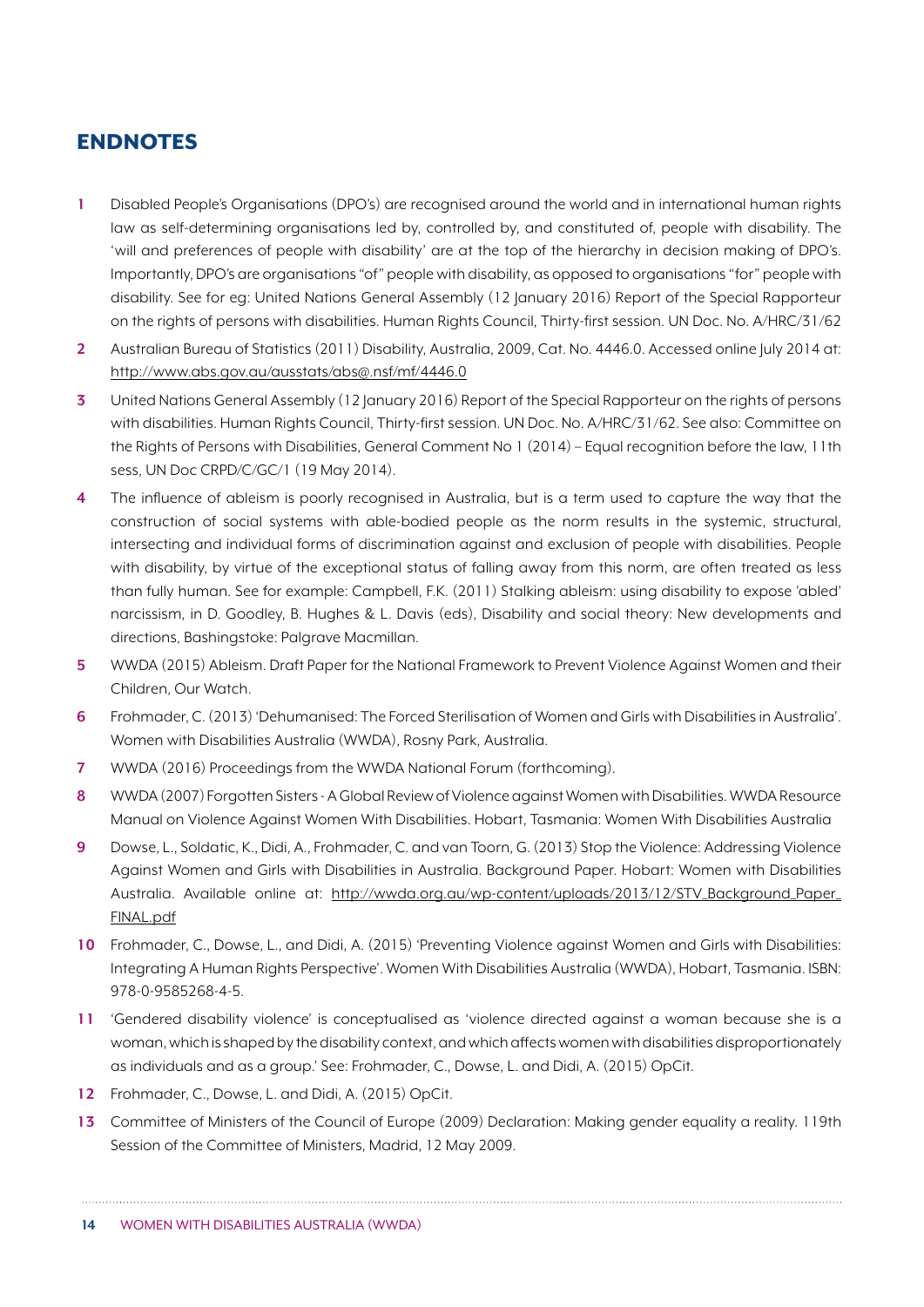- **14** Frohmader, C. (2013) OpCit., See also: Frohmader, C., & Sands, T. (2015) Australian Cross Disability Alliance (ACDA) Submission to the Senate Inquiry into Violence, abuse and neglect against people with disability in institutional and residential settings'. Australian Cross Disability Alliance (ACDA); Sydney, Australia. See also: Frohmader, C. (2014) 'Gender Blind, Gender Neutral': The effectiveness of the National Disability Strategy in improving the lives of women and girls with disabilities. Prepared for Women With Disabilities Australia, Hobart, Tasmania. ISBN: 978-0-9585268-2-1.
- **15** Frohmader, C. and Sands, T. (2015) OpCit.
- **16** Office of the Public Advocate (2010) Submission to the Victorian Law Reform Commission in Response to the Guardianship Information Paper. Accessed online October 2011 at: [http://www.publicadvocate.vic.gov.au/](http://www.publicadvocate.vic.gov.au/file/file/Research/Submissions/2010/OPA-Submission-to-VLRC-May-2010.pdf) [file/file/Research/Submissions/2010/OPA-Submission-to-VLRC-May-2010.pdf](http://www.publicadvocate.vic.gov.au/file/file/Research/Submissions/2010/OPA-Submission-to-VLRC-May-2010.pdf) See also: French, P., Dardel, J. & Price-Kelly, S. (2010) Rights Denied: Towards a National Policy Agenda About Abuse, Neglect & Exploitation of Persons with Cognitive Impairment. People With Disability Australia (PWD), Sydney, NSW.
- **17** Frohmader, C. and Sands, T. (2015) OpCit.
- **18** Ibid.
- **19** Australian Bureau of Statistics, 4433.0.55.006 Disability and Labour Force Participation, 2012.
- **20** See for eg: Frohmader, C. (2014) OpCit.
- **21** Australian Human Rights Commission (2010) Australia's Implementation of the Convention on the Elimination of All Forms of Discrimination against Women (CEDAW). See also: Australian Cross Disability Alliance (ACDA) (2016) Submission to the CRPD Committee 14th Session 'Day of General Discussion (DGD) on the right of persons with disabilities to live independently and be included in the community'; 19th April 2016; Prepared by Carolyn Frohmader for the Australian Cross Disability Alliance (ACDA).
- **22** Meekosha, H. (2004) Gender and Disability. Entry for the Sage Encyclopaedia of Disability.
- **23** Arnade, S. & Haefner, S. (2006) Gendering the Draft Comprehensive and Integral International Convention on the Protection and Promotion of the Rights and Dignity of Persons with Disabilities. Legal background paper. Published by Disabled Peoples´ International (DPI), Berlin.
- **24** This happens in two main ways: a) the child is removed by child protection authorities and placed in foster or kinship care; and b) a Court, under the Family Law Act, may order that a child be raised by the other parent who does not have a disability or by members of the child's extended family. See: Victorian Office of the Public Advocate (OPA) (2012) OPA Position Statement: The removal of children from their parent with a disability. <http://www.publicadvocate.vic.gov.au/research/302/>
- **25** Frohmader, C. (2014) OpCit.
- **26** United Nations General Assembly (12 January 2016) Report of the Special Rapporteur on the rights of persons with disabilities. Human Rights Council, Thirty-first session. UN Doc. No. A/HRC/31/62.
- **27** These seven treaties are: Convention on the Elimination of All Forms of Racial Discrimination on 21 December 1965 ([1975] ATS 40); International Covenant on Economic, Social and Cultural Rights on 16 December 1966 ([1976] ATS 5); International Covenant on Civil and Political Rights (ICCPR) on 16 December 1966 ([1980] ATS 23); Convention on the Elimination of All Forms of Discrimination against Women on 18 December 1979 ([1983] ATS 9); Convention against Torture and Other Cruel, Inhuman or Degrading Treatment or Punishment (CAT) on 10 December 1984 ([1989] ATS 21); Convention on the Rights of the Child on 20 November 1989 ([1991] ATS 4); Convention on the Rights of Persons with Disabilities [2008, ATS 12].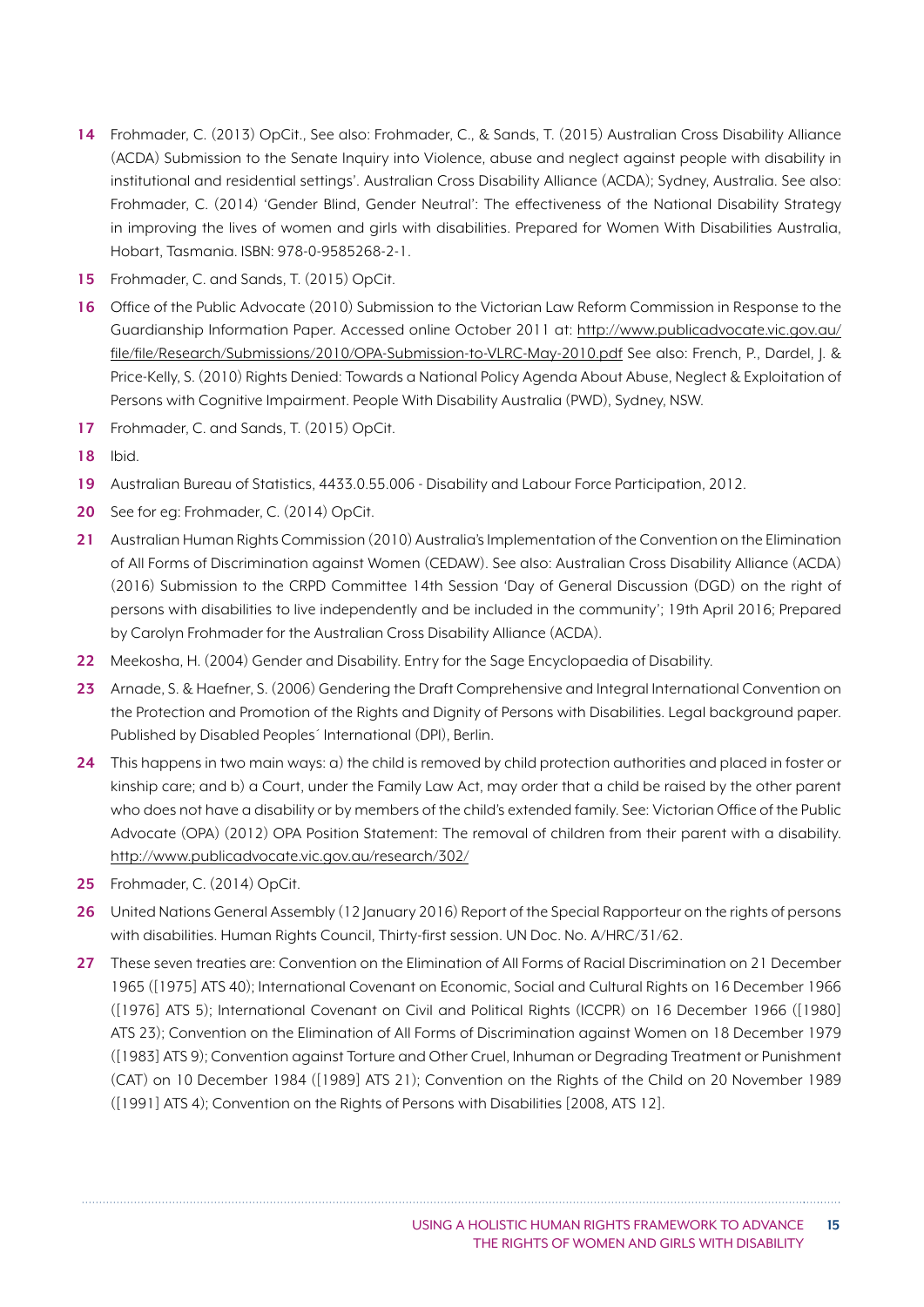- **28** The UN Special Rapporteur on Torture has emphasised this: "it is necessary to highlight additional measures needed to prevent torture and ill-treatment against people with disabilities, by synthesizing standards and coordinating actions in line with the CRPD". See: Juan E. Mendez, Special Rapporteur, Report of the Special Rapporteur on torture and other cruel, inhuman or degrading treatment or punishment, 22nd sess, UN Doc A/HRC/22/53 (1 February 2013), para, 62.
- **29** Grossman, C. and McCormack, F. (2012) The Relevance of the Convention Against Torture in Preventing and Redressing Violence Against Women. Accessed June 2016 at: [https://www.monash.edu/law/centres/](https://www.monash.edu/law/centres/castancentre/public-events/events/2012/grossman-lecture) [castancentre/public-events/events/2012/grossman-lecture](https://www.monash.edu/law/centres/castancentre/public-events/events/2012/grossman-lecture)
- **30** Méndez, J. E. (2013) Report of the Special Rapporteur on torture and other cruel, inhuman or degrading treatment or punishment, UN General Assembly; UN.Doc A/HRC/22/53.
- **31** Committee against Torture, Concluding observations on the combined fourth and fifth periodic reports of Australia, 53rd sess, UN Doc No. CAT/C/AUS/CO/4-5 (23 December 2014).
- **32** Ibid.
- **33** Ibid.
- **34** Emeritus Professor Ivan Shearer, cited in The Senate Community Affairs References Committee (July 2013) Involuntary or coerced sterilisation of people with disabilities in Australia; Commonwealth of Australia.
- **35** See: [http://www.ohchr.org/EN/HRBodies/Pages/TBGeneralComments.aspx](http://www.ohchr.org/EN/HRBodies/Pages/TBGeneralComments.aspx )
- **36** See:<http://www.institut-fuer-menschenrechte.de/en/topics/development/> frequently-asked-questions/9-what-are-general-comments/
- **37** Committee on the Rights of Persons with Disabilities (2016) General comment No. 3. Article 6: Women and girls with disabilities. 2nd September 2016, UN Doc. No. CRPD/C/GC/3.
- **38** 'Disability Rights Now' Civil Society Report to the United Nations Committee on the Rights of Persons with Disabilities; August 2012.
- **39** Since Australia was last reviewed in 2009, the Human Rights Committee has developed a new optional process for the review of states, known as the List of Issues Prior to Reporting (LOIPR). The Human Rights Committee develops a LOIPR on the basis of previous Concluding Observations and information provided by the Office of the High Commissioner on Human Rights (OHCHR), the Universal Periodic Review (UPR), the UN Special Procedures, NGOs and National Human Rights Institutions. The LOIPR on Australia was adopted by the Human Rights Committee at its 106th session in late 2012.
- **40** Human Rights Committee, International Covenant on Civil and Political Rights; List of issues prior to the submission of the sixth periodic report of Australia (CCPR/C/AUS/6), adopted by the Committee at its 106th session (15 October–2 November 2012); UN Doc No. CCPR/C/AUS/Q/6; 9 November 2012.
- **41** CCPR/C/AUS/CO/5, para. 17, and the State party's follow-up responses (CCPR/C/AUS/CO/5/Add.1, Add.2 and  $Add 3$ )
- **42** Committee on the Elimination of Discrimination against Women (2010) Concluding observations of the Committee on the Elimination of Discrimination against Women: Australia. CEDAW Forty-sixth session, 12 – 30 July 2010. CEDAW/C/AUS/CO/7.
- **43** UN 'Special procedures' are either an individual (called "Special Rapporteur" or "Independent Expert") or a working group composed of five members, one from each of the five United Nations regional groupings: Africa, Asia, Latin America and the Caribbean, Eastern Europe and the Western group. The Special Rapporteurs, Independent Experts and members of the Working Groups are appointed by the Human Rights Council and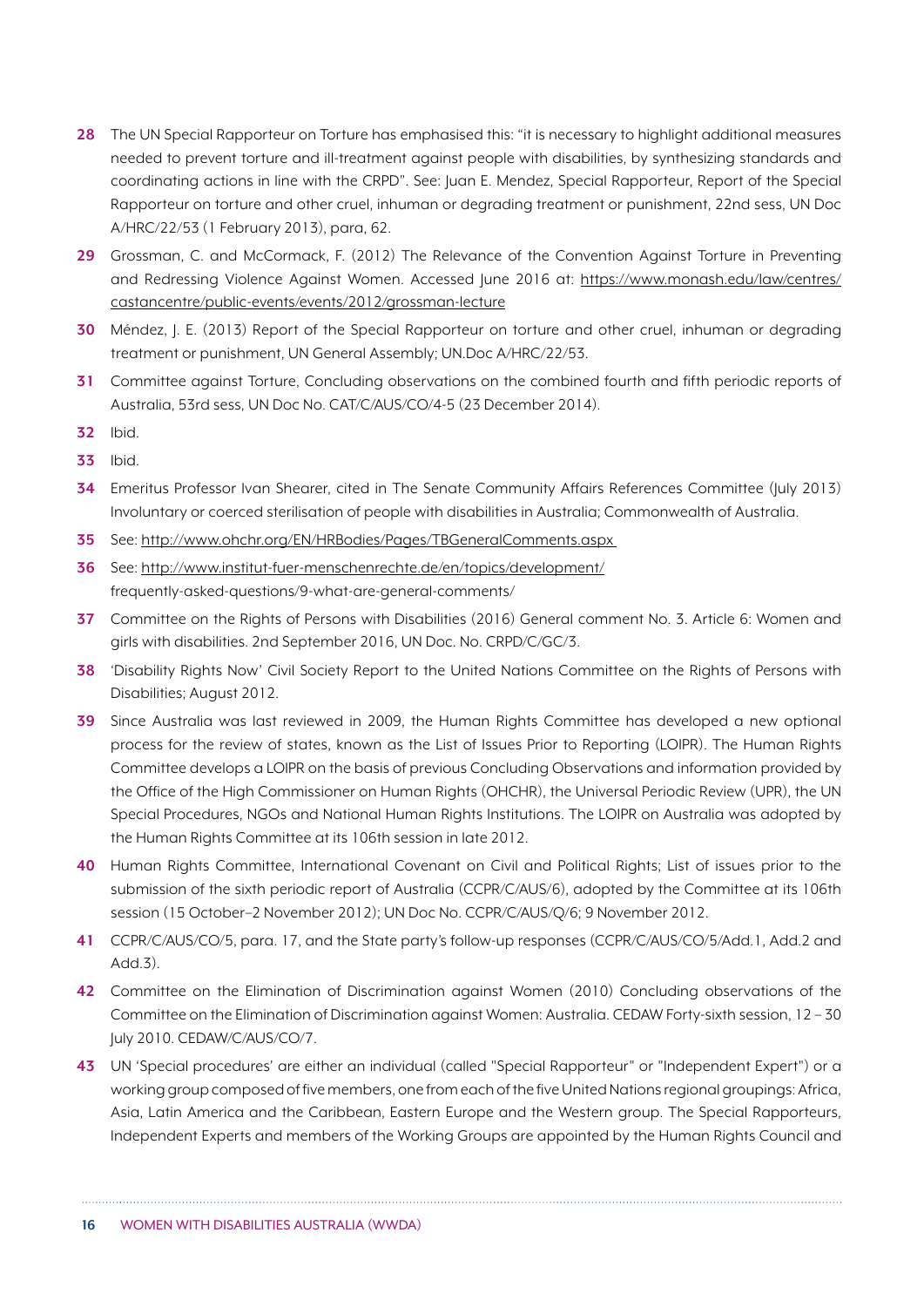serve in their personal capacities. They undertake to uphold independence, efficiency, competence and integrity through probity, impartiality, honesty and good faith. They are not United Nations staff members and do not receive financial remuneration. The independent status of the mandate-holders is crucial for them to be able to fulfil their functions in all impartiality. A mandate-holder's tenure in a given function, whether it is a thematic or country mandate, is limited to a maximum of six years. The Special Procedures of the Human Rights Council are independent human rights experts with mandates to report and advise on human rights from a thematic or country-specific perspective. The system of Special Procedures is a central element of the United Nations human rights machinery and covers all human rights: civil, cultural, economic, political, and social. See: [http://www.ohchr.org/EN/HRBodies/SP/Pages/Welcomepage.aspx](http://www.ohchr.org/EN/HRBodies/SP/Pages/Welcomepage.aspx ) 

- **44** Mr. Anand Grover, United Nations Special Rapporteur on the Right to the Highest Attainable Standard of Physical and Mental Health; Ms. Rashida Manjoo, United Nations Special Rapporteur on Violence against Women, its causes and consequences; Mr. Juan E Méndez, United Nations Special Rapporteur on Torture and Other Cruel, Inhuman or Degrading Treatment or Punishment; and, Mr. Shuaib Chalklen, United Nations Special Rapporteur on Disability.
- **45** See: [http://www.aph.gov.au/Parliamentary\\_Business/Committees/](http://www.aph.gov.au/Parliamentary_Business/Committees/Senate/Community_Affairs/Involuntary_Sterilisation ) [Senate/Community\\_Affairs/Involuntary\\_Sterilisation](http://www.aph.gov.au/Parliamentary_Business/Committees/Senate/Community_Affairs/Involuntary_Sterilisation )
- **46** Manjoo, R. (2012) Report of the Special Rapporteur on violence against women, its causes and consequences. United Nations General Assembly, UN Doc No. A/67/227.
- **47** Méndez, Juan. E, (2013) UN.Doc No. A/HRC/22/53, Op Cit.;
- **48** UN General Assembly, Right of everyone to the enjoyment of the highest attainable standard of physical and mental health: note / by the Secretary-General, 10 August 2009, UN.Doc No. A/64/272
- **49** United Nations General Assembly (12 January 2016) Report of the Special Rapporteur on the rights of persons with disabilities. Human Rights Council, Thirty-first session. UN Doc. No. A/HRC/31/62.
- **50** Ibid.
- **51** United Nations General Assembly (12 January 2016) Report of the Special Rapporteur on the rights of persons with disabilities. Human Rights Council, Thirty-first session. UN Doc. No. A/HRC/31/62
- **52** The UN Commission on the Status of Women (CSW), established in 1946, is the principal global intergovernmental body exclusively dedicated to the promotion of gender equality and the empowerment of women. During the Commission's annual two-week session, representatives of UN Member States, civil society organisations and UN entities gather at UN headquarters in New York. They discuss progress and gaps in the implementation of the 1995 Beijing Declaration and Platform for Action, the key global policy document on gender equality, and the 23rd special session of the General Assembly held in 2000, as well as emerging issues that affect gender equality and the empowerment of women. Member States agree on further actions to accelerate progress and promote women's enjoyment of their rights in political, economic and social fields. Member states agree to implement the outcomes and recommendations of each session.
- **53** Commission on the Status of Women (2013), The elimination and prevention of all forms of violence against women and girls: Agreed conclusions; Fifty-seventh session, 4 – 15 March 2013; Accessed online July 2015 at: [http://www2.unwomen.org/~/media/headquarters/attachments/sections/csw/57/csw57](http://www2.unwomen.org/~/media/headquarters/attachments/sections/csw/57/csw57-agreedconclusions-a4-en.pdf?v=1&d=20140917T100700 ) [agreedconclusions-a4-en.pdf?v=1&d=20140917T100700](http://www2.unwomen.org/~/media/headquarters/attachments/sections/csw/57/csw57-agreedconclusions-a4-en.pdf?v=1&d=20140917T100700 )
- **54** The CSW57 Agreed Conclusions (57th session) make strong reference to the issue of violence against women and girls with disabilities, including, for example the need for governments to: a) take all appropriate legislative, administrative, social, educational and other measures to protect and promote the rights of women and girls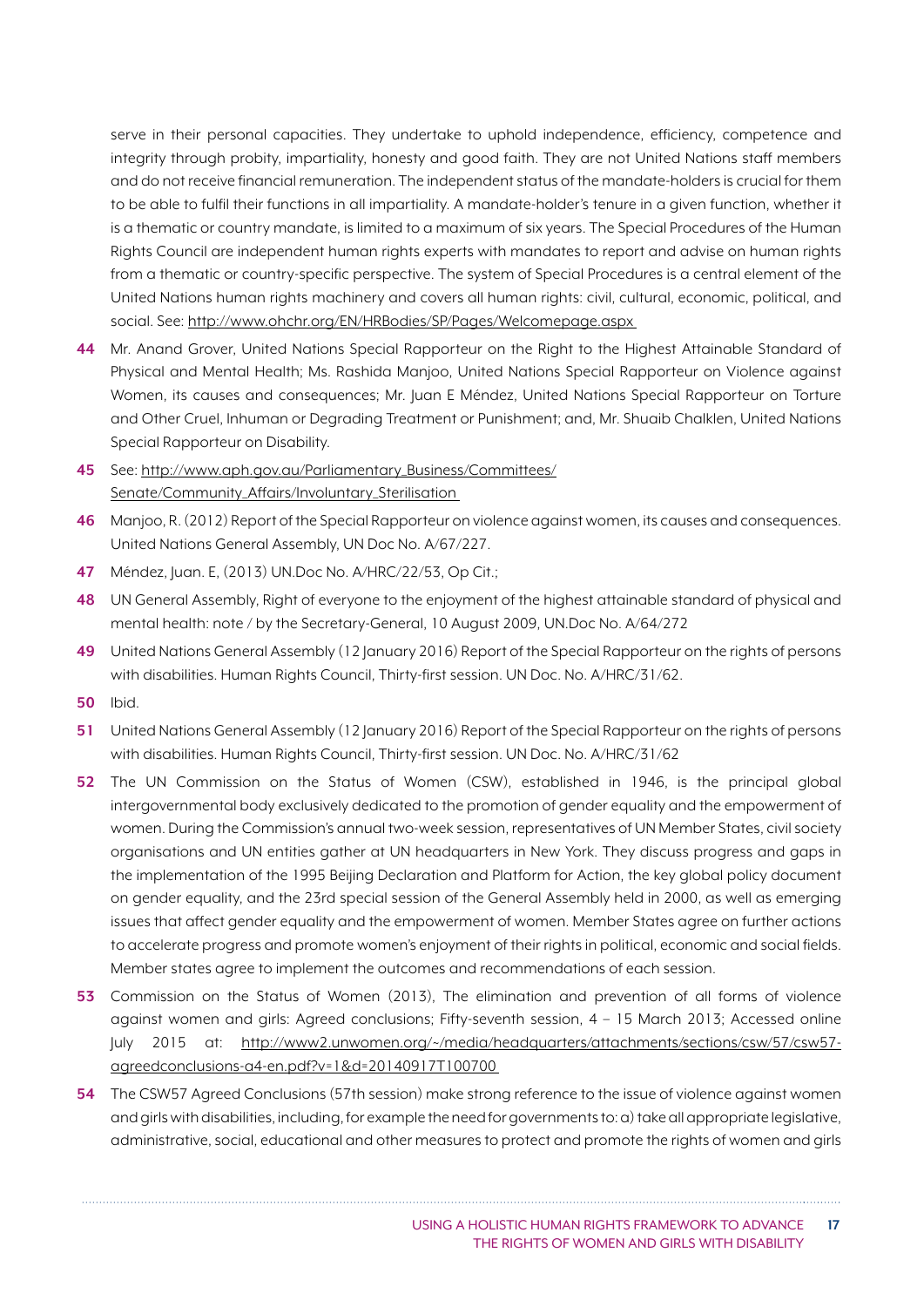with disabilities as they are more vulnerable to all forms of exploitation, violence and abuse, including in the workplace, educational institutions, the home, and other settings; b) take appropriate measures to ensure the human rights of and protect women and girls deprived of their liberty and/or under State custody or State care from all forms of violence, in particular sexual abuse; and, c) condemn and take action to prevent violence against women and girls in health care settings, including sexual harassment, humiliation and forced medical procedures, or those conducted without informed consent, and which may be irreversible, such as forced hysterectomy, forced caesarean section, forced sterilisation, forced abortion, and forced use of contraceptives, especially for particularly vulnerable and disadvantaged women and girls, such as women with disabilities.

- **55** The four founding member organisations of DPOA are: Women With Disabilities Australia (WWDA); National Ethnic Disability Alliance (NEDA); First People's Disability Network Australia (FPDNA) and People with Disability Australia (PWDA).
- **56** Women With Disabilities Australia (WWDA) 'Improving Service Responses for Women with Disability Experiencing Violence'; Final Report. Written by Carolyn Frohmader and Cristina Ricci on behalf of Women With Disabilities Australia; August 2016. ISBN: 978-0-9585268-5-2
- **57** Women With Disabilities Australia (WWDA), Human Rights Watch (HRW), Open Society Foundations, & International Disability Alliance (IDA) (2011) Sterilization of Women and Girls with Disabilities: A Briefing Paper (November).
- **58** Government of Western Australia [Draft] Mental Health Bill 2011. Accessed online June 2012 at: [http://www.](http://www.mentalhealth.wa.gov.au/Libraries/pdf_docs/Discussion_Draft_for_Mental_Health_Bill_2011_v3.sflb.ashx) [mentalhealth.wa.gov.au/Libraries/pdf\\_docs/Discussion\\_Draft\\_for\\_Mental\\_Health\\_Bill\\_2011\\_v3.sflb.ashx](http://www.mentalhealth.wa.gov.au/Libraries/pdf_docs/Discussion_Draft_for_Mental_Health_Bill_2011_v3.sflb.ashx)